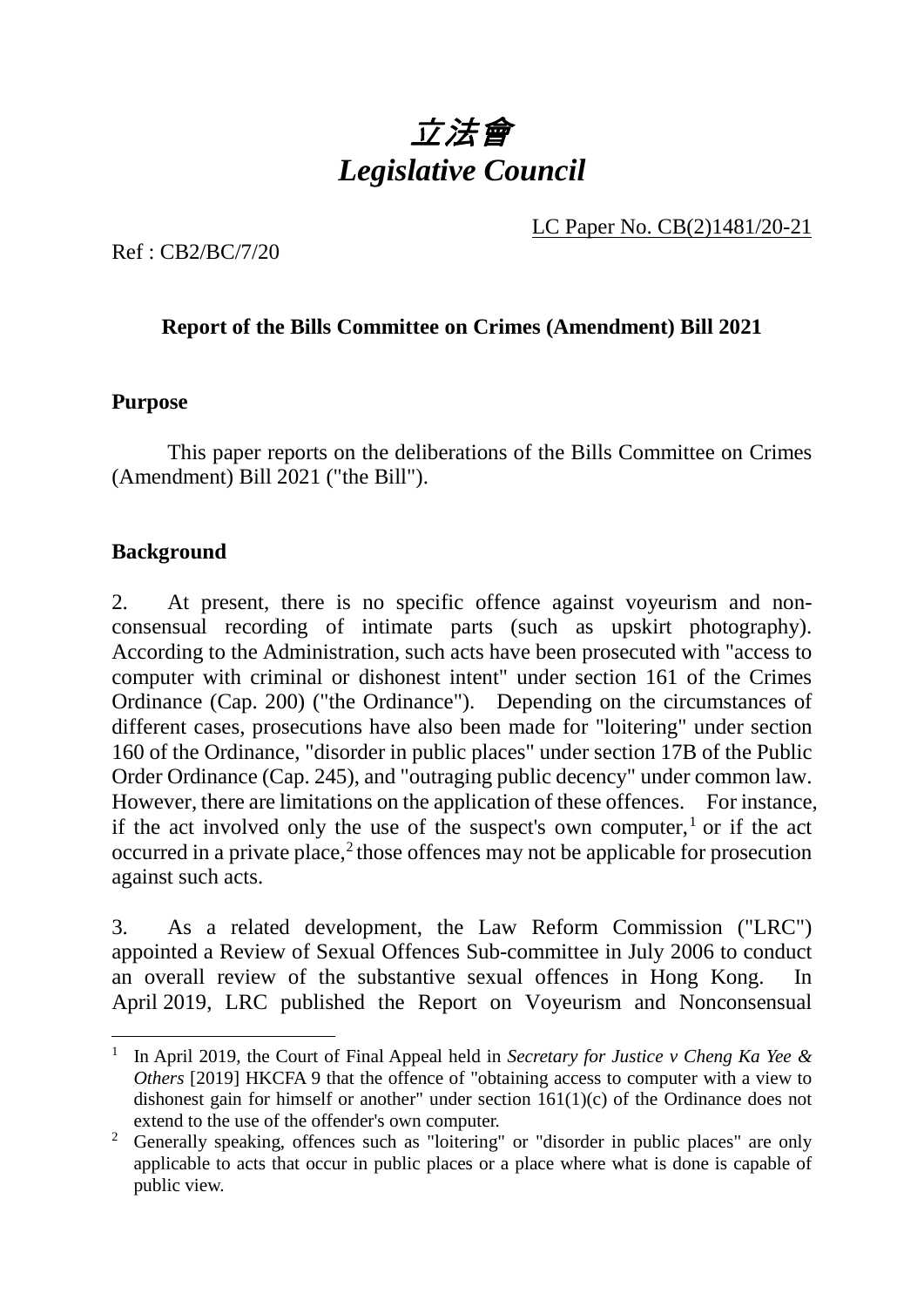Upskirt-Photography ("the Report"), which is part of LRC's overall review of the law governing sexual offences. In the Report, LRC recommended the introduction of an offence of voyeurism; an offence of non-consensual upskirt photography committed for the purpose of obtaining sexual gratification, as well as a separate offence for upskirt photography committed irrespective of the purpose of the conduct. The Government accepted LRC's recommendations and launched a three-month public consultation exercise in July 2020 to receive public views on the proposed introduction of offences of voyeurism, intimate prying, non-consensual photography of intimate parts, and related offences ("public consultation exercise"). After taking into account the recommendations of LRC and the views received during the public consultation exercise, the Administration has introduced the Bill into the Legislative Council which seeks to provide for relevant new offences.

# **The Bill**

4. The Bill was published in the Gazette on 19 March 2021 and received its First Reading at the Council meeting of 24 March 2021. The main object of the Bill is to amend the Ordinance to provide for new offences of voyeurism, nonconsensual recording of intimate parts, publication of images originating from voyeurism or non-consensual recording of intimate parts as well as publication or threatened publication of intimate image without consent; and to provide for related matters.

5. The Bill, if passed, would come into operation on the day on which it is published in the Gazette as an Ordinance.

# **The Bills Committee**

6. At the House Committee meeting on 26 March 2021, Members agreed to form a Bills Committee to study the Bill. Under the chairmanship of Hon Elizabeth QUAT, the Bills Committee has held five meetings with the Administration. The membership of the Bills Committee is in **Appendix I**.

7. The Bills Committee has invited written views from the public on the Bill. A list of organizations and individuals which/who have provided written views to the Bills Committee is in **Appendix II**. At the request of the Bills Committee, the Administration has provided a consolidated written response [LC Paper No. CB(2)1222/20-21(01)] to these written views.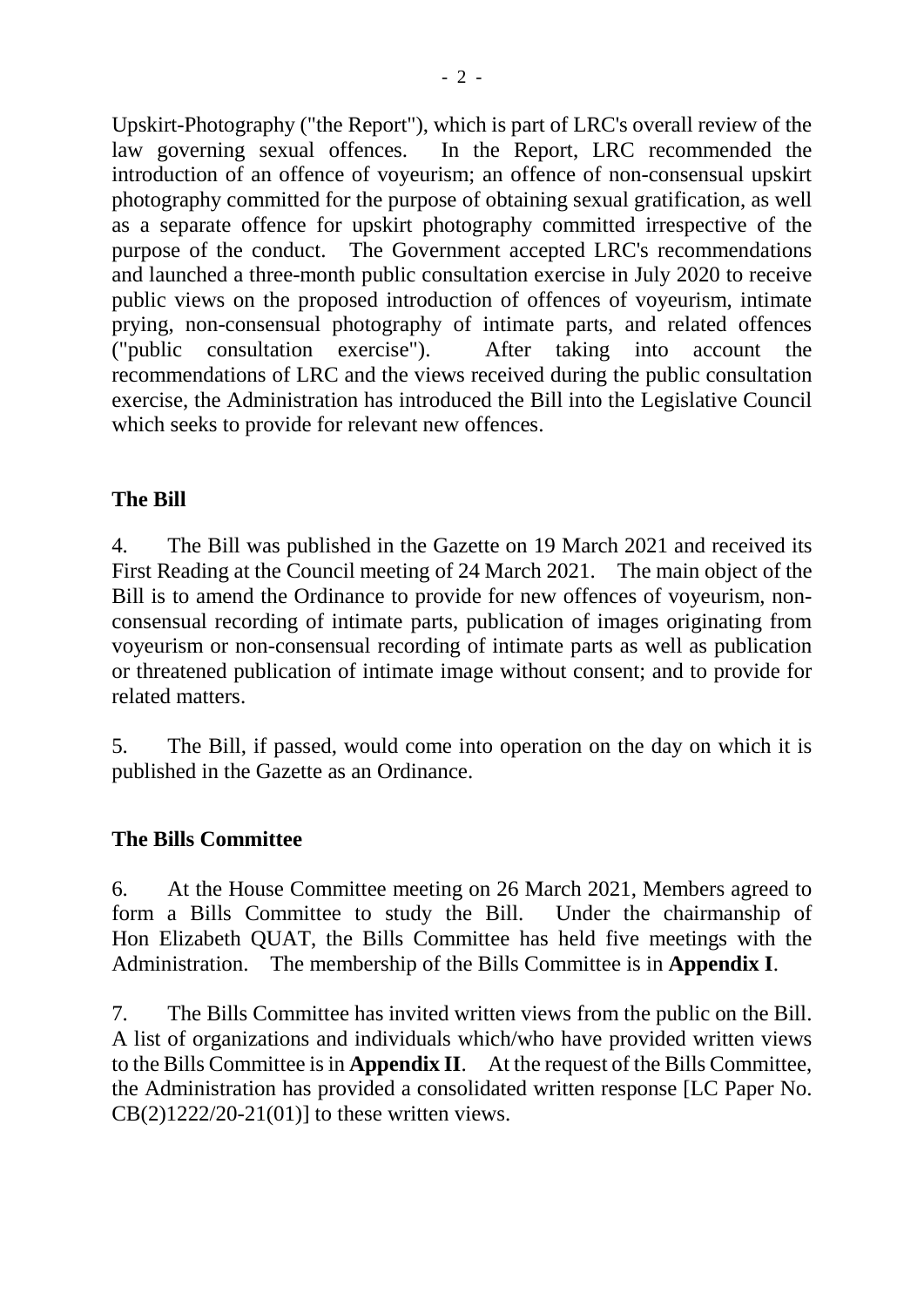# **Deliberations of the Bills Committee**

8. Members are supportive of the introduction of the proposed new offences of voyeurism, non-consensual recording of intimate parts, [3](#page-2-0) publication of images originating from voyeurism or non-consensual recording of intimate parts as well as publication or threatened publication of intimate image without consent, so as to address the limitation of existing legislation and better protect the public from such undesirable conducts. Members note that a person who commits any of the above proposed new offences would be liable on conviction on indictment to imprisonment for five years. The major discussions and concerns of the Bills Committee are summarized in the ensuing paragraphs.

#### Voyeurism

-

9. It is proposed under the proposed new section 159AAB that it would be an offence of voyeurism for a person, without consent and disregard<sup>[4](#page-2-1)</sup> as to whether consent is given, to surreptitiously observe (with or without the aid of equipment) or record an image of an individual who is in circumstances that give rise to a reasonable expectation of privacy, if -

- (a) the individual is in a place in which any individual person can reasonably be expected to be nude, to reveal his or her intimate part<sup>[5](#page-2-2)</sup>, or to be doing an intimate  $act<sup>6</sup>$  $act<sup>6</sup>$  $act<sup>6</sup>$ ;
- (b) the individual is exposing his or her intimate part, or is doing an intimate act, and the observation or recording is done for the purpose of observing or recording an intimate part or an intimate act, of any individual; or

<span id="page-2-0"></span>After discussion, the Administration has proposed to amend the title of the proposed offence of "non-consensual recording of intimate parts" under the proposed new section 159AAC as "unlawful recording or observation of intimate parts" (please see paragraph 25 below for details). For easy reference, the heading "non-consensual recording of intimate parts" under the Bill as gazetted is used in this Report in relation to the new offence under the proposed new section 159AAC.

<span id="page-2-1"></span><sup>&</sup>lt;sup>4</sup> Under the proposed new section 159AAH, "disregard whether consent is given" means either the person "knows that the subject individual does not consent to the conduct", or "is reckless as to whether the subject individual consents to the conduct." Please see paragraph 44 below regarding the meaning of "reckless".

<span id="page-2-2"></span><sup>&</sup>lt;sup>5</sup> Under the proposed new section 159AA(1), "intimate part", in relation to an individual, means (a) the individual's genitals, buttocks, anal region or breasts (whether exposed or only covered with underwear); or (b) the individual's underwear covering genitals, buttocks, anal region or breasts.

<span id="page-2-3"></span> $6$  Under the proposed new section 159AA(2), an individual is doing an intimate act if the individual is using the toilet in a manner that an intimate part of the individual is likely to be revealed; or the individual is doing a sexual act that is not of a kind ordinarily done in public.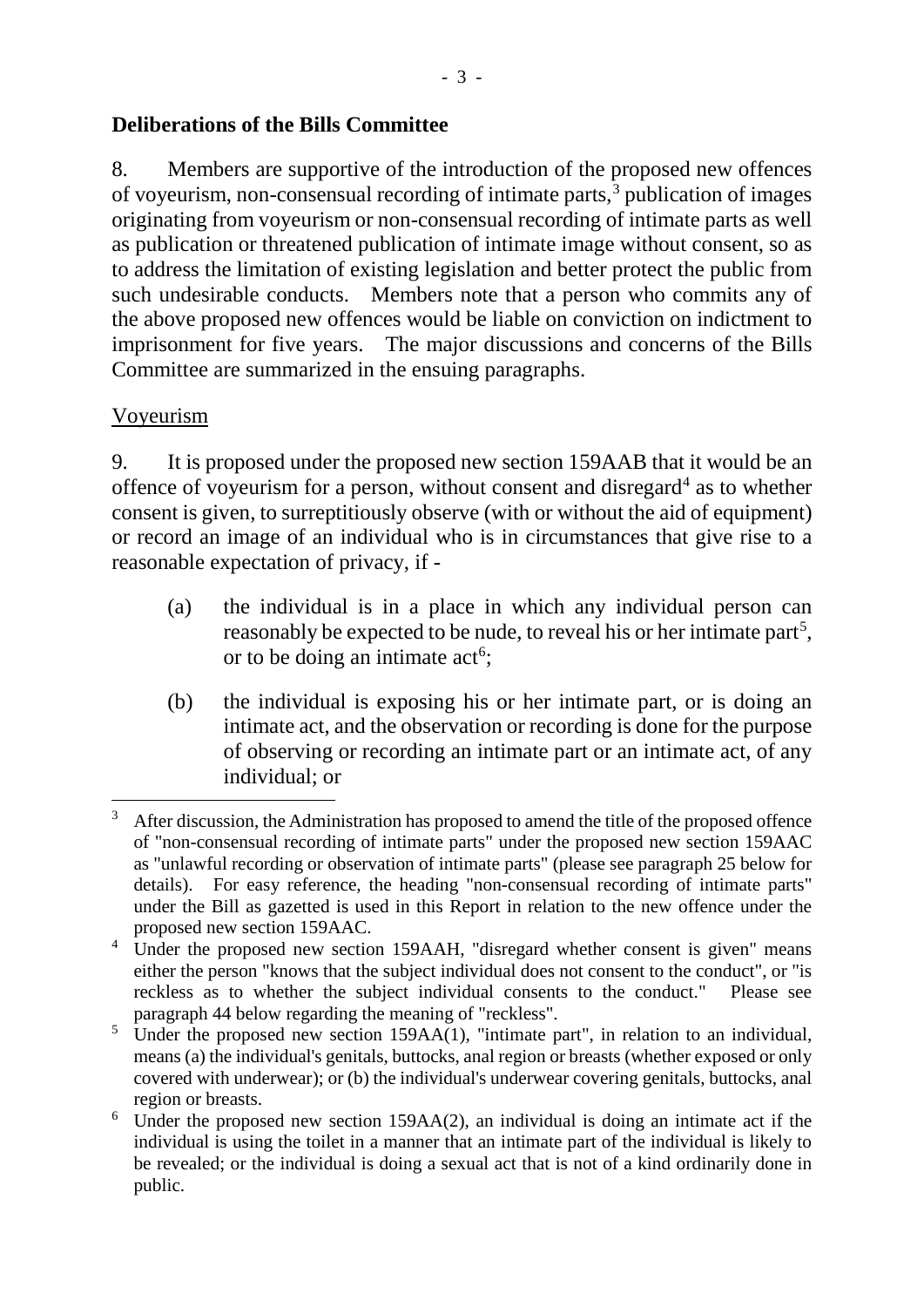(c) the observation or recording is done for a sexual purpose.

# *Scope of the proposed offence*

10. Some members have raised concern as to whether the proposed offence of voyeurism would be too wide in scope. They are in particular concerned that a person may inadvertently contravene the proposed offence by having recorded an image of the breasts of a male individual, given that the definition of "intimate part" includes the individual's underwear covering breasts irrespective of gender.

11. The Administration has advised that in line with the principle of gender neutrality, the four proposed offences under the Bill are equally applicable to all individuals regardless of the individual's sex. Specifically, the definitions of "intimate act" and "intimate part" in the proposed new offences cover breasts irrespective of gender. With respect to the proposed offence of voyeurism, the person observing or doing the recording must act "surreptitiously" and the act has to be done in circumstances that give rise to "a reasonable expectation of privacy", and without the consent of the subject individual. It is considered that these elements of the proposed offence would effectively rule out cases of inadvertent contravention.

12. The Legal Adviser to the Bills Committee ("the Legal Adviser") has sought clarification from the Administration in respect of the scope of the proposed new section 159AA(2), under which "intimate act" is proposed to mean, in particular, an individual doing a sexual act that is not of a kind ordinarily done in public, and it has been pointed out that the terms "sexual act" and "in public" are not defined under the Ordinance and the Bill. The Administration has advised that whether a particular conduct constitutes a sexual act that falls within the definition of "intimate act" depends on the actual circumstances of the case. The definition adopted in the Bill allows the court to determine, based on the facts of each case, what constitutes a sexual act that is not of a kind ordinarily done in public.

# *The term "surreptitiously" under the proposed offence*

13. Some members have enquired about the rationale behind the use of the expression "surreptitiously" in the proposed new section 159AAB, given that the expression "surreptitiously" is not defined under the Bill, nor does it appear in similar legislation in the United Kingdom and Australia. These members have expressed concern as to whether the observation or recording which is done blatantly in a private place would constitute the offence of voyeurism. If not, the offence element of "surreptitiously" would narrow the scope of the offence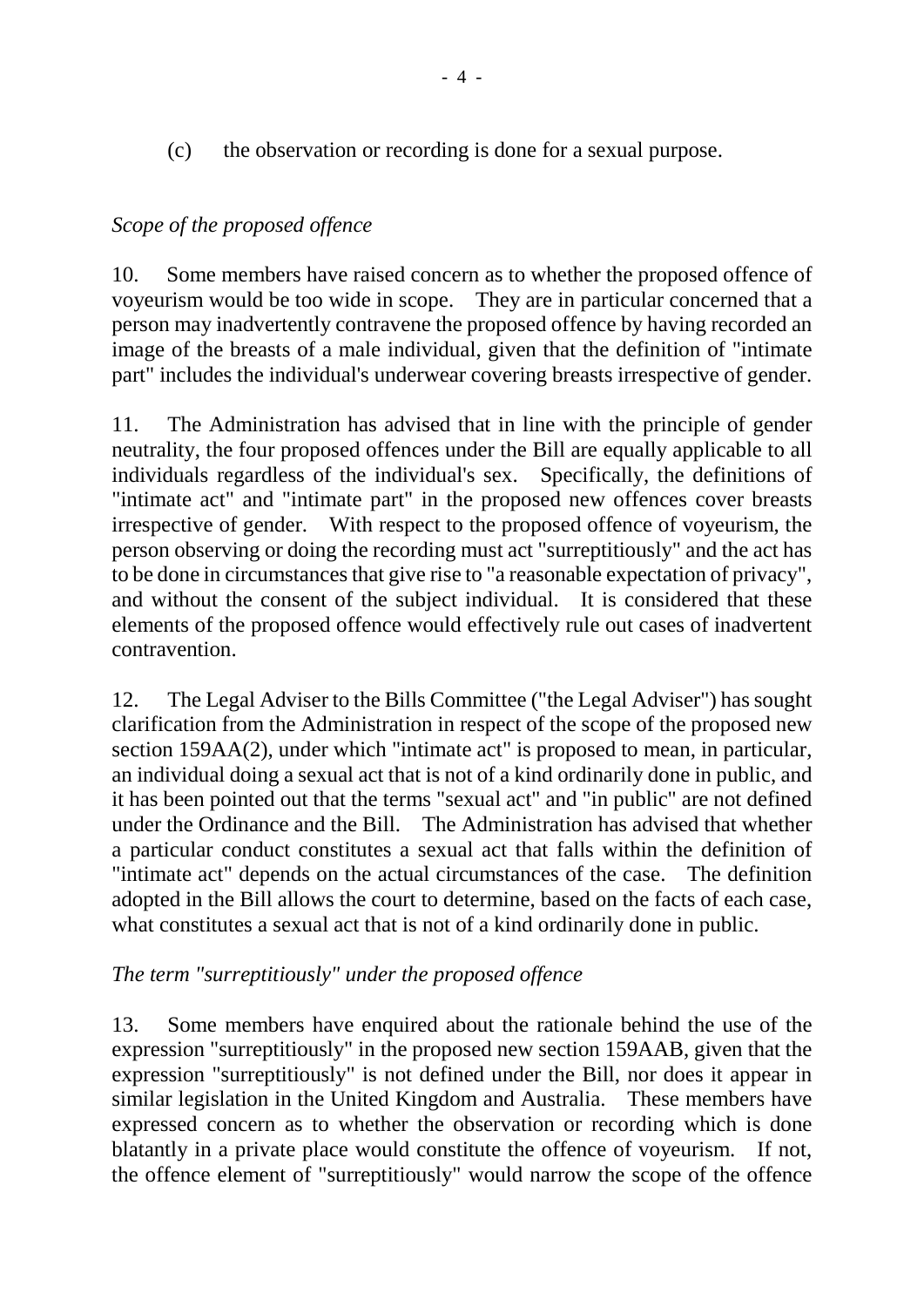and indirectly hindered the prosecution of the offence.

14. The Administration has advised that the proposed offence of voyeurism is formulated with reference to the Criminal Code of Canada, which provides that under the offence of voyeurism, the observation or recording is conducted "surreptitiously". The Canadian court has explained in the case *R v Trinchi* [2019] O.J. No. 2278 that in the context of the offence of voyeurism, "surreptitiously" meant that the defendant observed or recorded the subject individual with the intent that the subject individual be unaware of that the defendant was doing so. This offence element is concerned with the defendant's intent at the time of the observation or recording, rather than the defendant's manner or conduct. For this offence element, the prosecution has to prove that the defendant observed or recorded the subject individual with the intent that the subject individual not being aware of what the defendant was doing. Whether it can be proved that the person doing the recording has that intent depends on the evidence and circumstances of each case.

15. The Administration has further advised that if a person openly observes or records the intimate parts of another person and intends to cause that person to apprehend immediate and unlawful physical contact, the person doing the observation or recording can be charged with "indecent assault", as the case may be, under section 122 of the Ordinance even if there is no actual physical contact. If the person doing the recording acts continuously in a public place or in the common parts of a building and in a way that causes others to be reasonably concerned for their safety or well-being, the person may also have committed the offence of "loitering" under section 160 of the Ordinance.

# *A place in which a subject individual can reasonably be expected to be nude, to reveal an intimate part, or to be doing an intimate act*

16. Members have expressed concern whether the types of places (such as a hotel room or the living room of a residential apartment) that are intended to be included under the offence of voyeurism where a person can reasonably be expected to be nude, to reveal an intimate part, or to be doing an intimate act should be delineated more clearly in the Bill. Alternatively, the Administration should consider whether it is necessary to include some illustrative examples in the relevant provisions.

17. The Administration has explained that the proposed new section  $159AAB(1)(a)(i)$  to (iii) establishes three different types of circumstances that may constitute voyeurism. The situation under the proposed new section  $159AAB(1)(a)(i)$  covers a person who "observes (with or without the aid of equipment) or records an individual in a place in which any individual can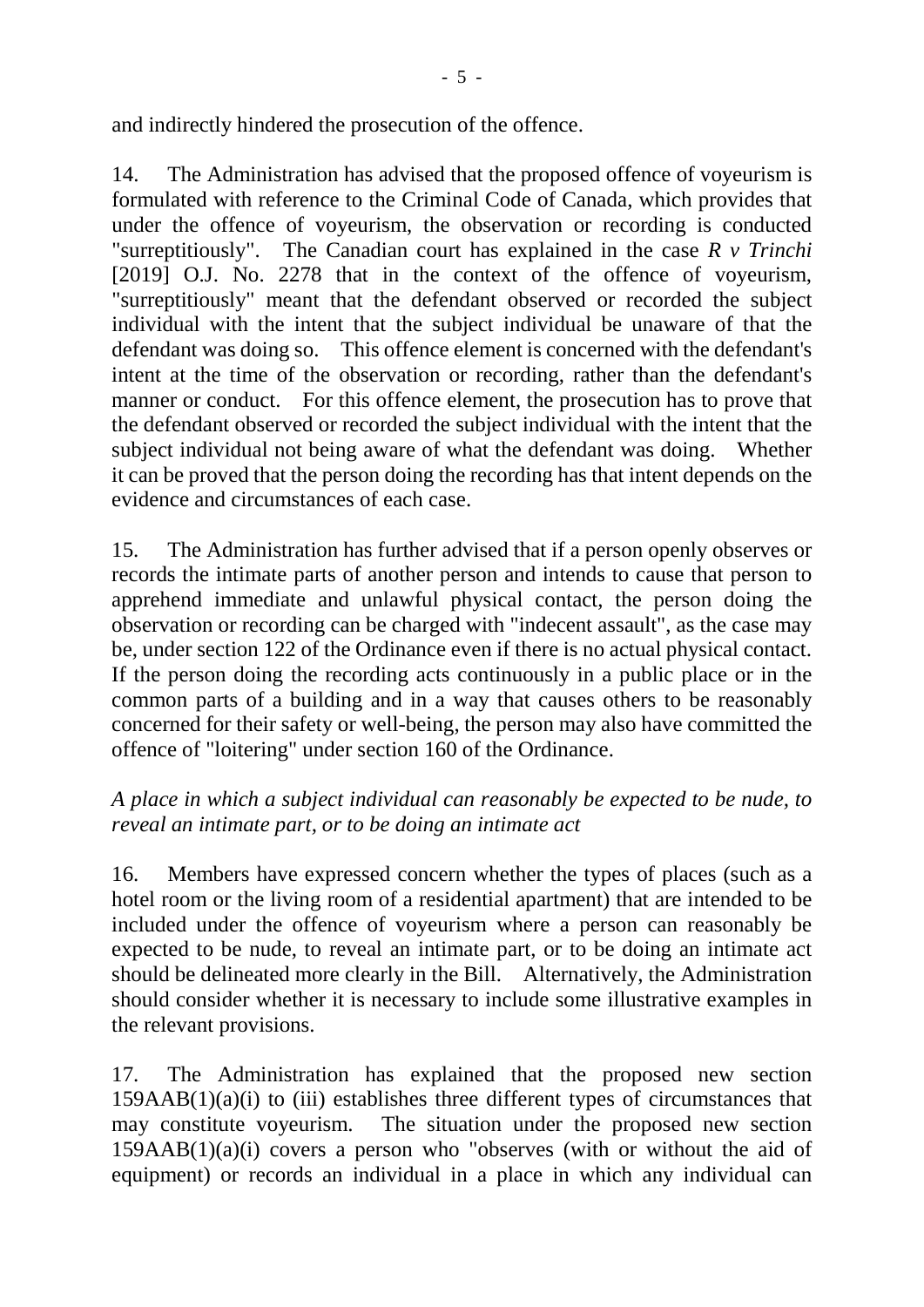reasonably be expected to be nude, to reveal an intimate part, or to be doing an intimate act", [7](#page-5-0) which emphasizes the place where a subject individual is in. The proposed offence of voyeurism could be engaged even though no intimate part or intimate act of the subject individual is being observed or recorded, if the circumstances of the case fall within the scope of the proposed new section 159AAB(1)(a)(i). The Administration has further advised that where the defendant surreptitiously observes or records an intimate part of an individual or an individual doing an intimate act, or observes or records an individual for a sexual purpose, [8](#page-5-1) and the individual who is being observed or recorded is in circumstances that give rise to a reasonable expectation of privacy, such acts could be in breach of the proposed offence of voyeurism under the proposed new section  $159AAB(1)(a)(ii)$  or (iii). In view of the above, the Administration considers the proposed provisions to be sufficiently clear to cover different scenarios, and therefore does not see the need to include examples in the relevant provisions for illustrative purposes.

# The offence element of "no consent is given by the subject individual to the conduct"

18. Two elements of the proposed offence of voyeurism under the proposed new section 159AAB concerning the absence of consent are: (i) no consent is given by the subject individual to being observed or recorded by the person (proposed new section  $159AAB(1)(c)$ ); and (ii) the person engaging in the conduct disregards whether the subject individual consents to the conduct (proposed new section  $159AAB(1)(d)$ ). Members note that these two elements on the absence of consent are found in all the proposed new offences under Division 2 of the Bill. Members generally take the view that conducts such as voyeurism, clandestine photography and non-consensual publication of intimate images should be criminalized because the subject individuals do not consent to the conducts.

19. The Legal Adviser has enquired whether, in addition to proving that the person either has knowledge that the subject individual does not consent to the conduct or disregards whether the subject individual consents to the conduct, it must be proved that as a matter of fact no consent has been given by the subject individual to the conduct; if so, the rationale for requiring standalone proof of absence of consent of subject individuals under the proposed new offences.

-

<span id="page-5-0"></span> $7$  The Administration has proposed textual amendments to the Chinese text of the proposed

<span id="page-5-1"></span>new section 159AAB(1)(a)(i).<br>Under the proposed new section 159AA(1), "sexual purpose", in relation to a person, includes the stimulation or satisfaction of the sexual desire of the person or any other person.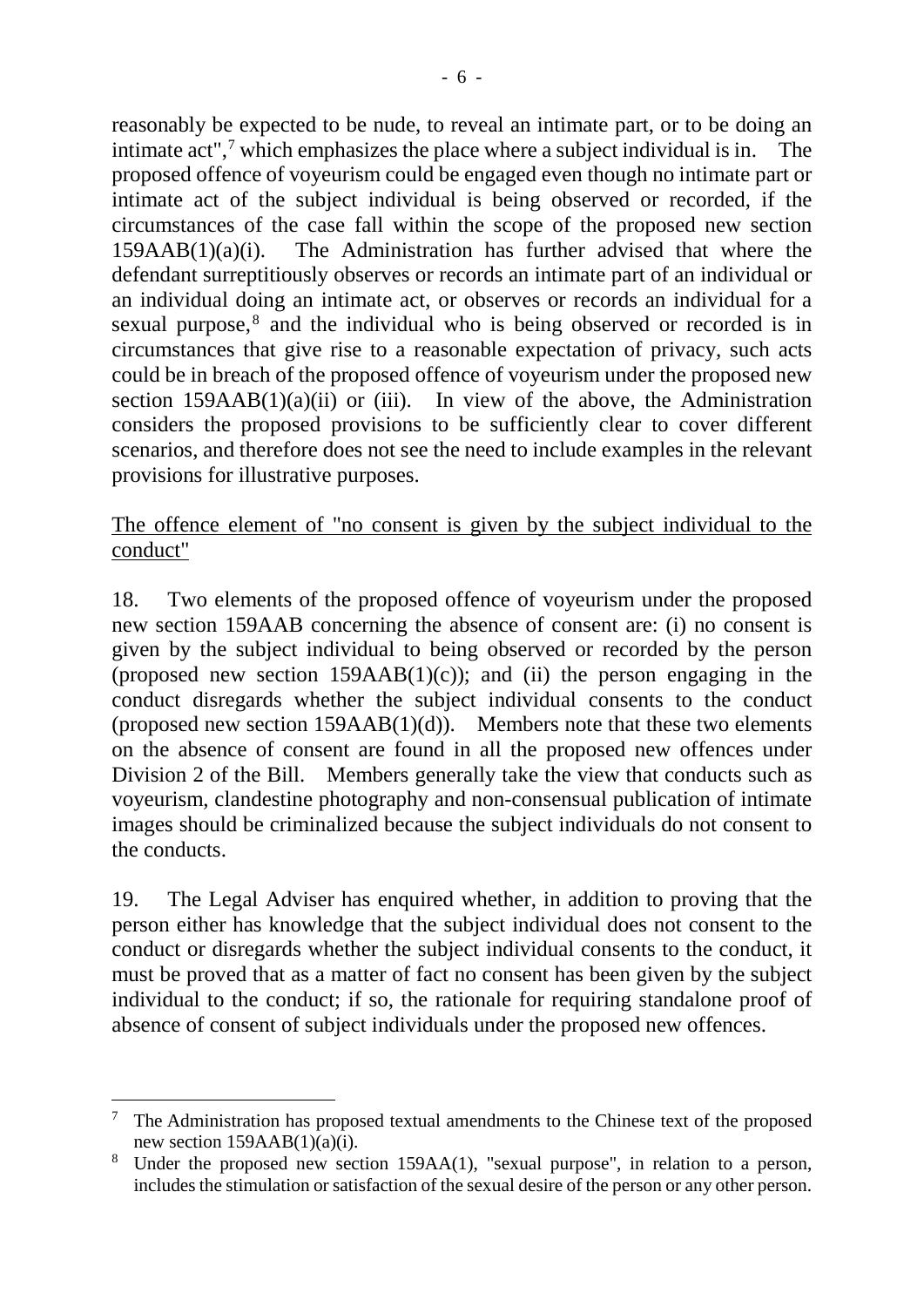20. The Administration has explained that the two offence elements mentioned in paragraph 18 above have different focuses. While one focuses on whether the subject individual actually consents to the conduct, the other focuses on the subjective criminal intent of the person engaging in the conduct. The element of "no consent is given by the subject individual to the conduct" is included with the intention to express more accurately the legislative intent to protect the victim's right to privacy and sexual autonomy, and not to interfere with the private and voluntary conduct of members of the public.

21. Members have expressed concern about how the prosecution could prove that no consent is given by the subject individual to the conduct in the event that the actual identity of the subject individual is not known and evidence of consent (or the lack thereof) is unlikely to be found. The Administration has advised that the subject individual should normally be present to give evidence. In the event that the subject individual is not found, prosecution may need to rely on circumstantial evidence. Some members remain concerned whether the provisions as presently drafted would hinder prosecution of the offence of voyeurism.

22. After careful consideration of members' concerns, and the possibility that in an individual case where the subject individual could not be brought before the court to give evidence (e.g. failure to locate the subject individual, subject individual is unwilling to testify in court, etc.), there could be difficulty for the prosecution to prove beyond reasonable doubt that no consent is given by the subject individual to the conduct, the Administration has proposed amendments to rectify the situation. The Administration has proposed to remove the offence element of "no consent is given by the subject individual" from three proposed new offences, namely the proposed new sections 159AAB (voyeurism), 159AAC (non-consensual recording of intimate parts) and 159AAD (publication of images originating from commission of offence under the proposed new section  $159AAB(1)$  $159AAB(1)$  $159AAB(1)$  or  $159AAC(1)$ .<sup>9</sup> Upon amendment, if the prosecution could prove that the defendant "disregards whether the subject individual consents to being observed or recorded" and could establish the other elements of the offence, the Administration considers that the defendant's conduct should constitute the relevant offences even if the subject individual does not testify in court as to his or her consent.

1

<span id="page-6-0"></span><sup>9</sup> Please see paragraphs 26 to 38 below regarding the proposed new offence of non-consensual recording of intimate parts (under the proposed new section 159AAC) and paragraphs 39 to 44 below regarding the proposed new offence of publication of images originating from the commission of offence under the proposed new section 159AAB(1) or 159AAC(1) (under the proposed new section 159AAD).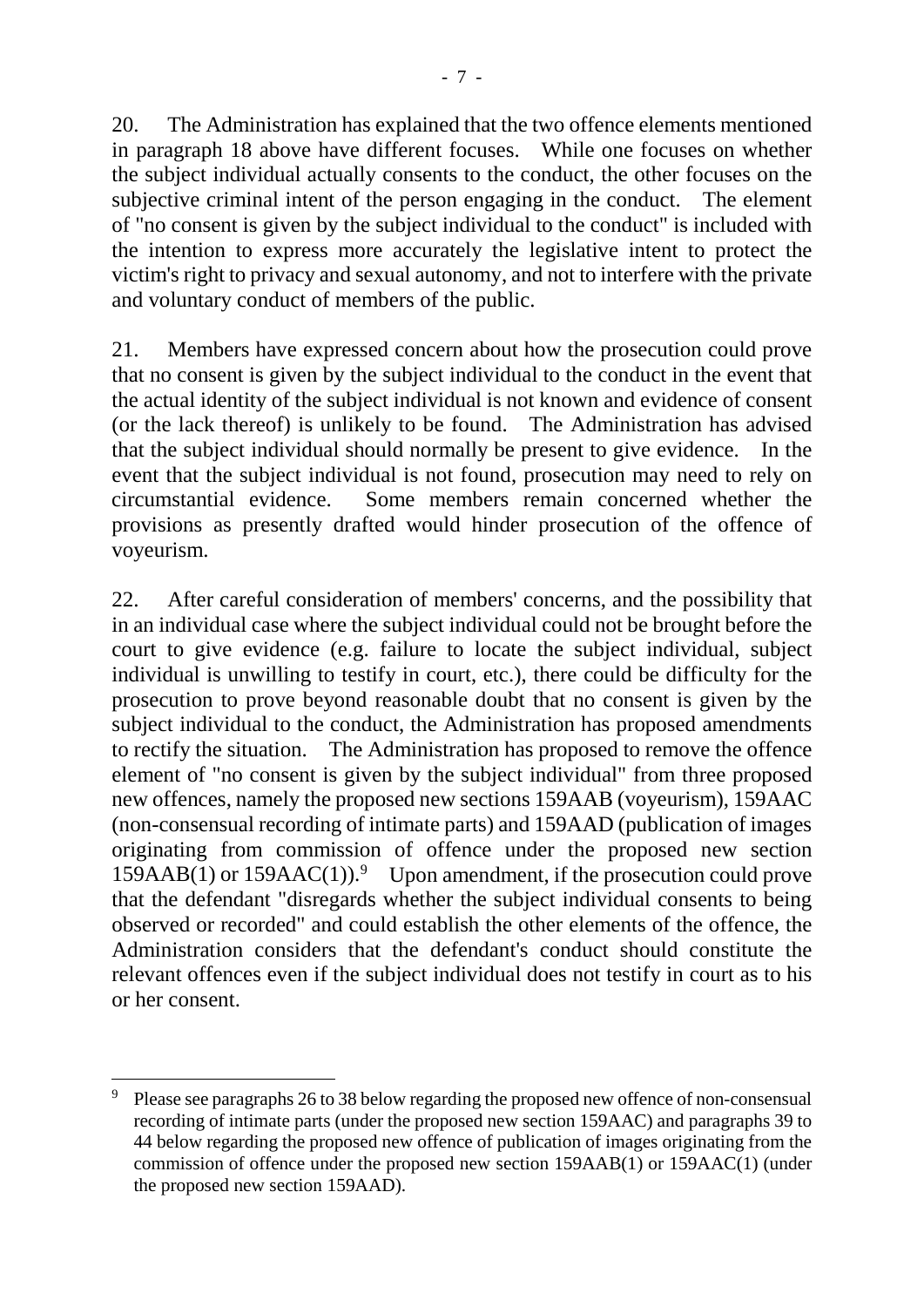23. Having regard to the Administration's earlier explanation on the necessity for the prosecution to prove the absence of consent as a matter of fact, the Legal Adviser has sought clarification as to whether the Administration's proposed amendments to remove this offence element represents a change in the legislative intent. Moreover, clarification is sought as to whether the prosecution threshold for the three new offences would be lower than that of other existing sexual offences if the prosecution would not bear the onus of proving that no consent is given by the subject individual.

24. The Administration has advised that the legislative intent remains unchanged. The Administration has explained that even though under the proposed amendments, the prosecution would not have to prove that no consent is given by the subject individual to the defendant's conduct, the consent of the subject individual is still important as the prosecution has to prove that the defendant "disregards whether the subject individual consents to being observed or recorded" or "disregards whether the subject individual consents to the publication". The Administration has distinguished the proposed offences with other existing sexual offences. The proposed offences often would not involve physical contact, and the subject individual may not be identified, while the subject individual in existing sexual offences (e.g. rape) could usually be identified and would have to give evidence in court. The Administration considers that the proposed amendments reflect appropriately the legislative intent.

25. Given the proposed amendment to remove the offence element of "no consent is given by the subject individual" from the proposed new section 159AAC, the Administration has taken into account members' views and further proposed to amend the heading of the proposed new section 159AAC from "Nonconsensual recording of intimate parts" to "Unlawful recording or observation of intimate parts" to better reflect the nature of the offence. Members also note that consequential amendments would be made to the long title of the Bill.

# Non-consensual recording of intimate parts

26. It is proposed in the Bill under the proposed new section 159AAC that a person would commit an offence of non-consensual recording of intimate parts  $if -$ 

- (a) the person actually records an image showing an intimate part of an individual, or the person operates an equipment with intent to observe or record an intimate part; and
- (b) the intimate part would not otherwise be visible; and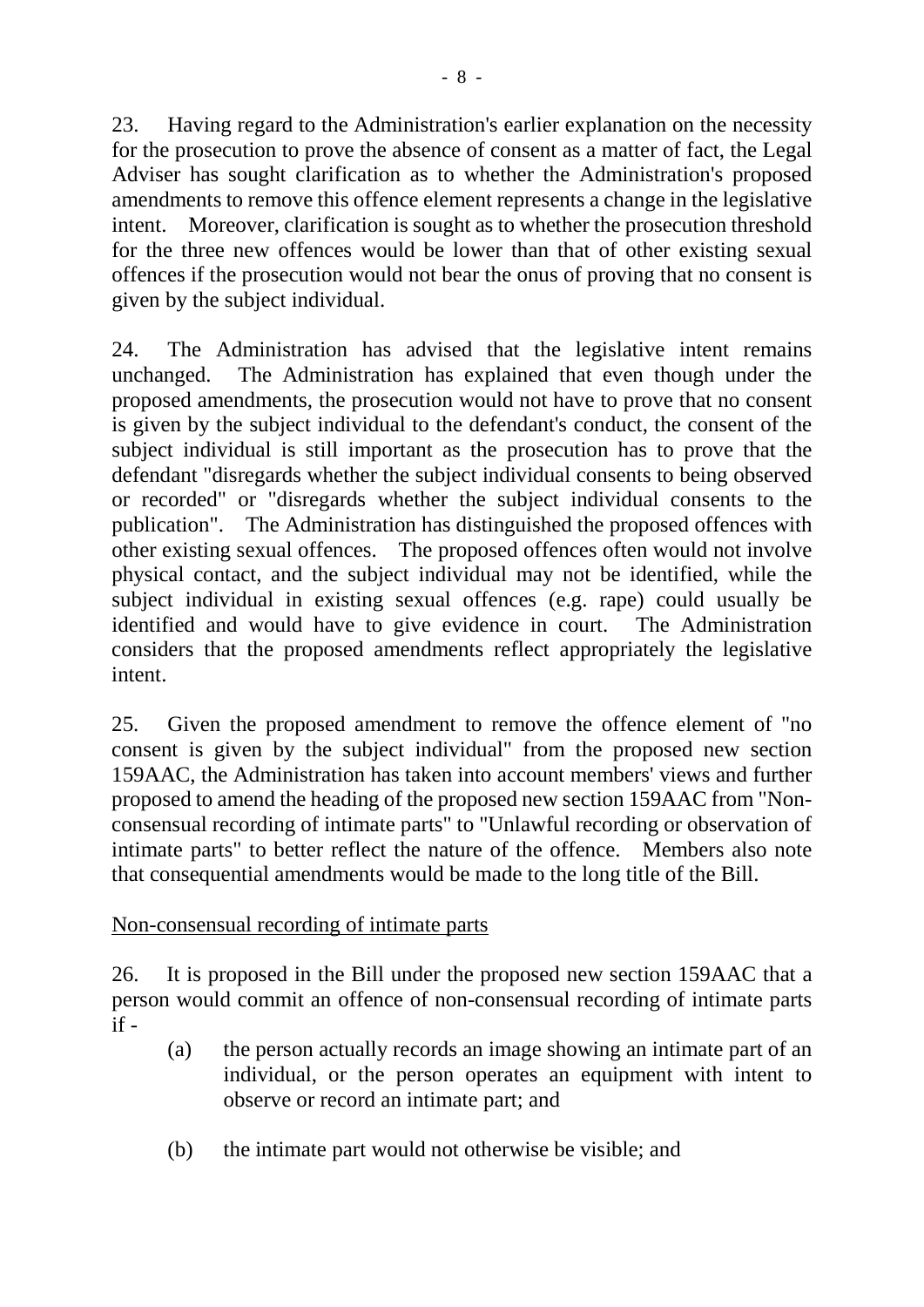- (c) the act is done for a sexual purpose, or for the purpose of obtaining dishonest gain $10$ ; and
- (d) no consent is given by the individual to being observed or recorded<sup>[11](#page-8-1)</sup>, and the person disregards whether such consent is given.

## *Scope of the proposed offence*

1

27. Members note that when consulting the Panel on Security on the legislative proposal, the Administration had suggested that the proposed offence would cover only upskirting photography and not "down-blousing". As advised by the Administration, the Panel on Security had strongly expressed that "downblousing" should be dealt with in the current legislative exercise given its prevalence. The Administration has taken into account the views received and upon further consideration, included "down-blousing" under the proposed offence in the Bill as gazetted.

28. Some members have expressed concern about whether recording an intimate part of an individual inadvertently or live-streaming of an individual's intimate parts without the individual's consent would constitute the proposed offence. Some members are concerned about whether a person would be deemed to have committed the offence if the person non-consensually records an intimate image of the person's partner not for a sexual purpose or in a dishonest way (such as "revenge porn", or pranking), and has no intent to publish the image.

29. The Administration has advised that a person would commit the proposed offence (including the act which is commonly known as "upskirting" and "downblousing") only if all the four elements set out in paragraph 26 are met. The Administration has further advised that the proposed offence of non-consensual recording of intimate parts mainly seeks to address non-consensual recording in public places. Given that "down-blousing" is more susceptible to argument and misunderstanding, it is considered necessary to define the scope of the proposed offence precisely in order to avoid inadvertent contravention and false accusations. Hence, it is proposed that the offence would include the element of whether the act was done for a sexual purpose, or for the purpose of obtaining dishonest gain. Depending on the circumstances, if the defendant surreptitiously records an intimate image of the subject individual who is in circumstances that give rise to a reasonable expectation of privacy, the recording

<span id="page-8-0"></span> $10$  Please see paragraphs 33 to 38 below regarding the offence element of "obtaining dishonest" gain" and subsequent amendments proposed by the Administration.

<span id="page-8-1"></span><sup>&</sup>lt;sup>11</sup> The Administration has proposed to remove the offence element of "no consent is given by the subject individual" from the three new offences under the proposed new sections 159AAB, 159AAC and 159AAD. Please see paragraph 22 above.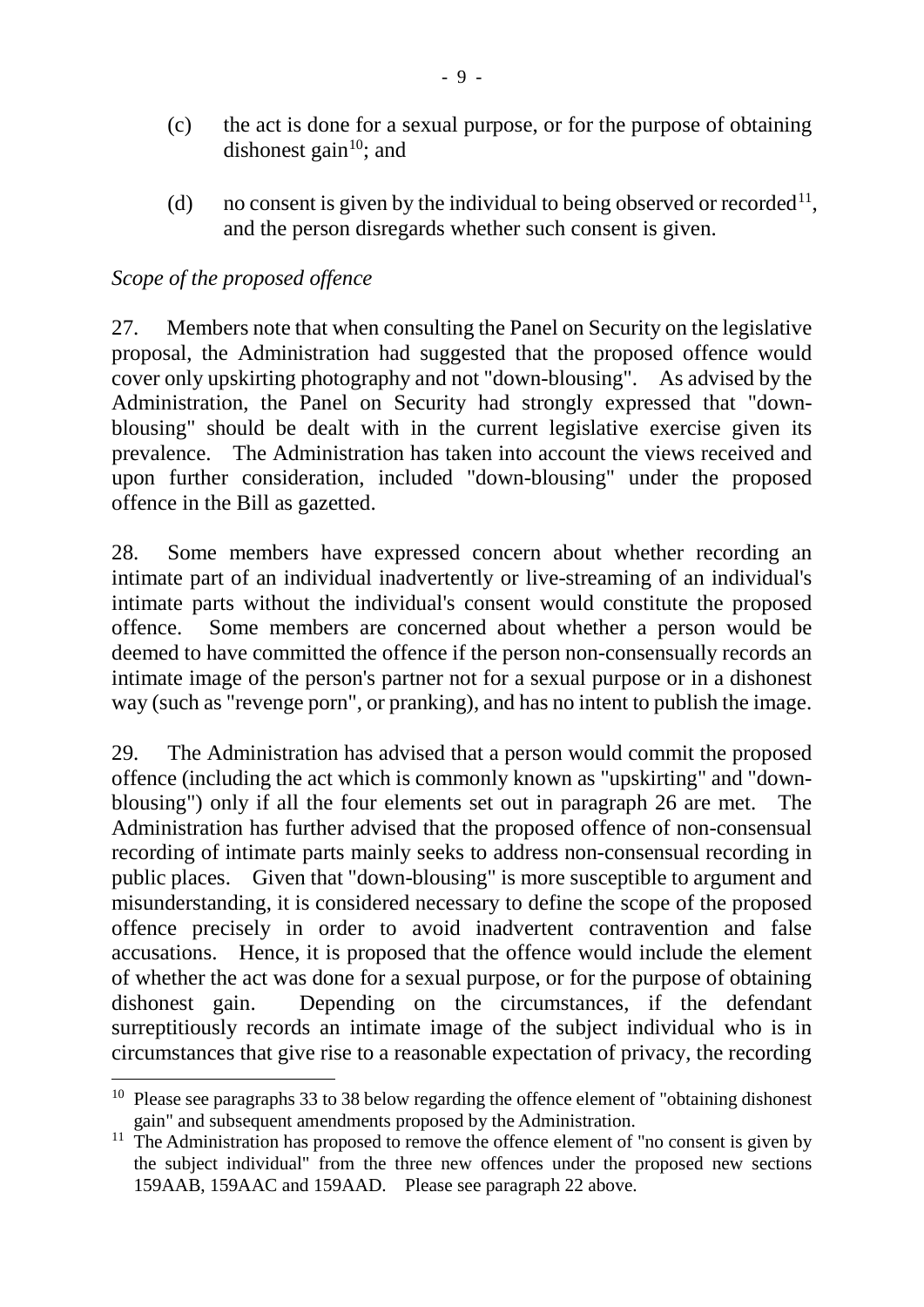could constitute voyeurism under the proposed new section 159AAB. As for live-streaming, it would be regarded as "publication" pursuant to the proposed new section 159AA(4) and (5), and live streaming of an individual's intimate parts without the individual's consent could be caught under the proposed new section 159AAE(1) regarding publication of intimate images without consent.<sup>[12](#page-9-0)</sup> The Administration has stressed that it does not intend to criminalize observance or photo-taking of voluntary exposure of intimate parts under the proposed new section 159AAC. The proposed offence targets specifically the intrusive acts of clandestine photography (such as upskirting and down-blousing) without consent. The Administration believes that with the well-defined scope of the offence, inadvertent contravention, false accusations or abuse would be unlikely under the proposed provision.

# *The offence element of "sexual purpose"*

-

30. Some members have expressed concern that the meaning of "sexual purpose" is not clear and that the motives for taking or recording intimate images may be non-sexual in nature, such as revenge or humiliation. They have enquired about the criteria for deciding whether a person is observing or recording an intimate part or an intimate act of any individual for a sexual purpose, as well as whether the prosecution bears the onus to prove that a person records an individual's intimate parts for a sexual purpose under the proposed new section 159AAC(1)(b). The Legal Adviser has also pointed out that LRC recommended in the Report, among others, the introduction of an offence of non-consensual upskirt photography committed for the purpose of obtaining sexual gratification, as well as a separate offence of non-consensual upskirt photography committed irrespective of the purpose of the conduct to cater for scenarios where e.g. a person was employed by another to take upskirt photographs, and sought the Administration's clarification of their rationale in adopting a different approach under the Bill.

31. The Administration has advised that having regard to the views collected during the public consultation exercise (including the views that non-consensual recording of intimate parts was equally heinous whether it was for a sexual purpose or for other purposes, that it should be punishable at the same penalty level, and that the scope of the offence might be too wide if it could be committed irrespective of the purpose), it has proposed in the Bill the introduction of one single offence of non-consensual recording of intimate parts either for sexual purpose or engaging in the conduct dishonestly, with a view to refining the scope of the offence.

<span id="page-9-0"></span> $12$  Please see paragraphs 45 to 49 below regarding the proposed offence of publication of intimate images without consent under the proposed new section 159AAE.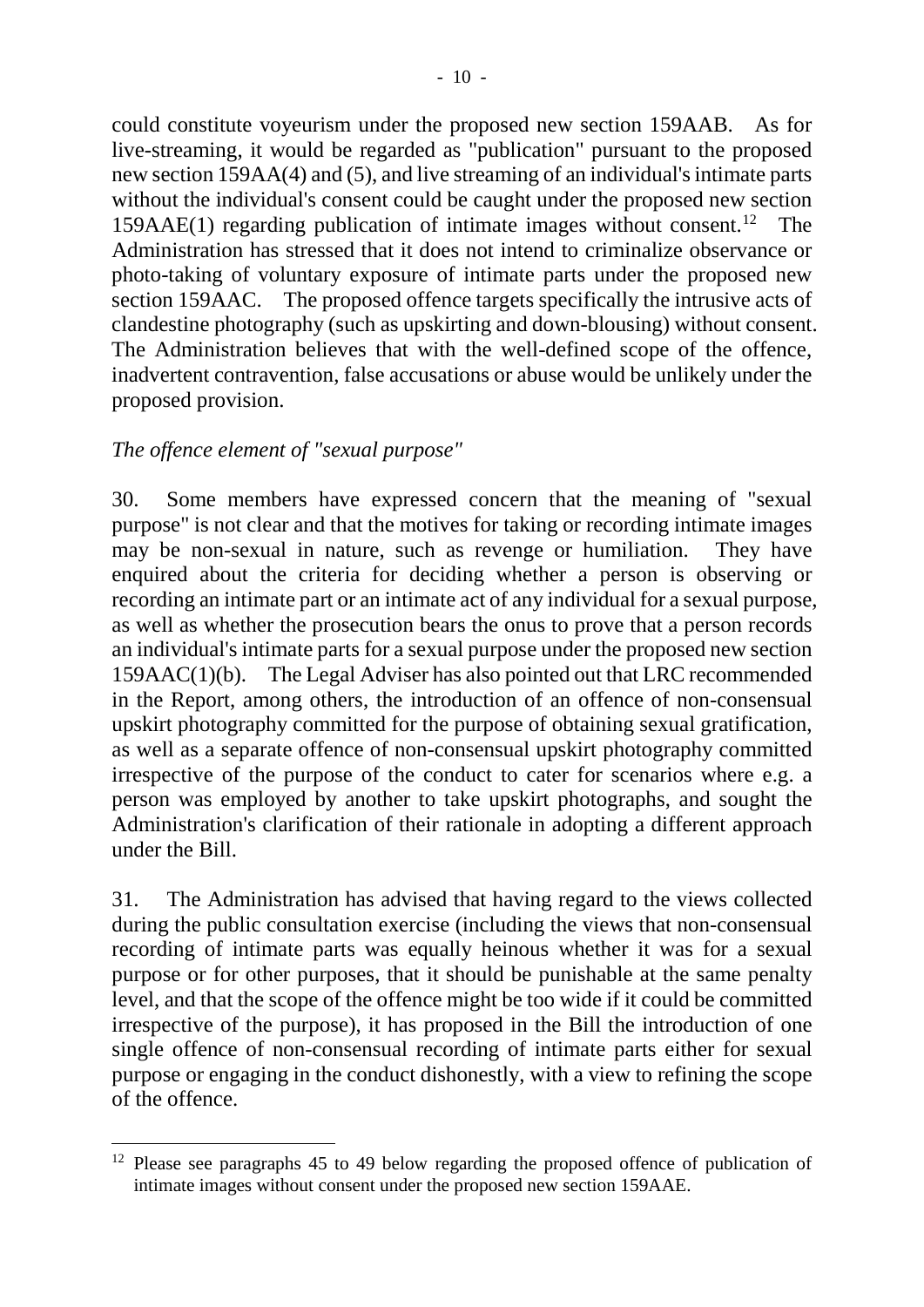32. The Administration has further advised that it has made reference to overseas jurisdictions and found that "sexual purpose" is always included as an element in sexual offences. That said, "sexual purpose" is only one of the elements of the proposed offence; alternatively a person may be caught under the offence if the person engaged in the conduct dishonestly. The Administration has stressed that given a person who is convicted on indictment of the proposed offence would be liable to imprisonment for up to five years, it must strike a careful balance in defining the scope of the proposed offence. While the Bill has the purpose of protecting people from falling victims to abuse, the scope of offence must not be so wide that people without the requisite *mens rea* would inadvertently break the law.

## *The offence elements of "dishonesty" and "gain"*

33. It is stipulated in the proposed new section 159AAC(3) that "gain" includes a gain in money or property; a temporary or permanent gain; a gain by keeping what one has; and a gain by getting what one has not. Some members have reiterated the concern that the motives of non-consensual recording of an intimate part of an individual may vary and does not necessarily relate to monetary gain, but could be for revenge, humiliation, or other non-sexual purposes. They have questioned the need for including the element of "gain" under the proposed offence. These members have also expressed concern on whether the proposed purpose provision of "for the purpose of obtaining dishonest gain" under the proposed new section 159AAC(1)(b), which is contrary to LRC's recommendation of criminalizing non-consensual recording of an intimate part of an individual irrespective of the purpose of the conduct, may have the effect of excluding some conducts (e.g. practical joke) and thus would unnecessarily narrow the scope of the offence.

34. The Administration has reiterated that having regard to the views collected during the public consultation exercise, LRC's recommendation of criminalizing non-consensual recording of intimate parts irrespective of the purpose of the conduct is not adopted; instead, the proposed offence of non-consensual recording of intimate parts would include a purpose provision (i.e. "for the purpose of obtaining dishonest gain"), such that the scope of the offence would be clearly delineated and the chance of inadvertent contravention would be minimized. The Administration has further explained that the element of "for purpose of obtaining dishonest gain" under the proposed new section  $159AAC(1)(b)(ii)$  is formulated with reference to the existing section  $161(1)(c)$ of the Ordinance (which was previously applied in prosecutions against upskirt photography before the Court of Final Appeal ("CFA")'s decision in *Secretary for Justice v Cheng Ka Yee & Others* [2019] HKCFA 9), and that obtaining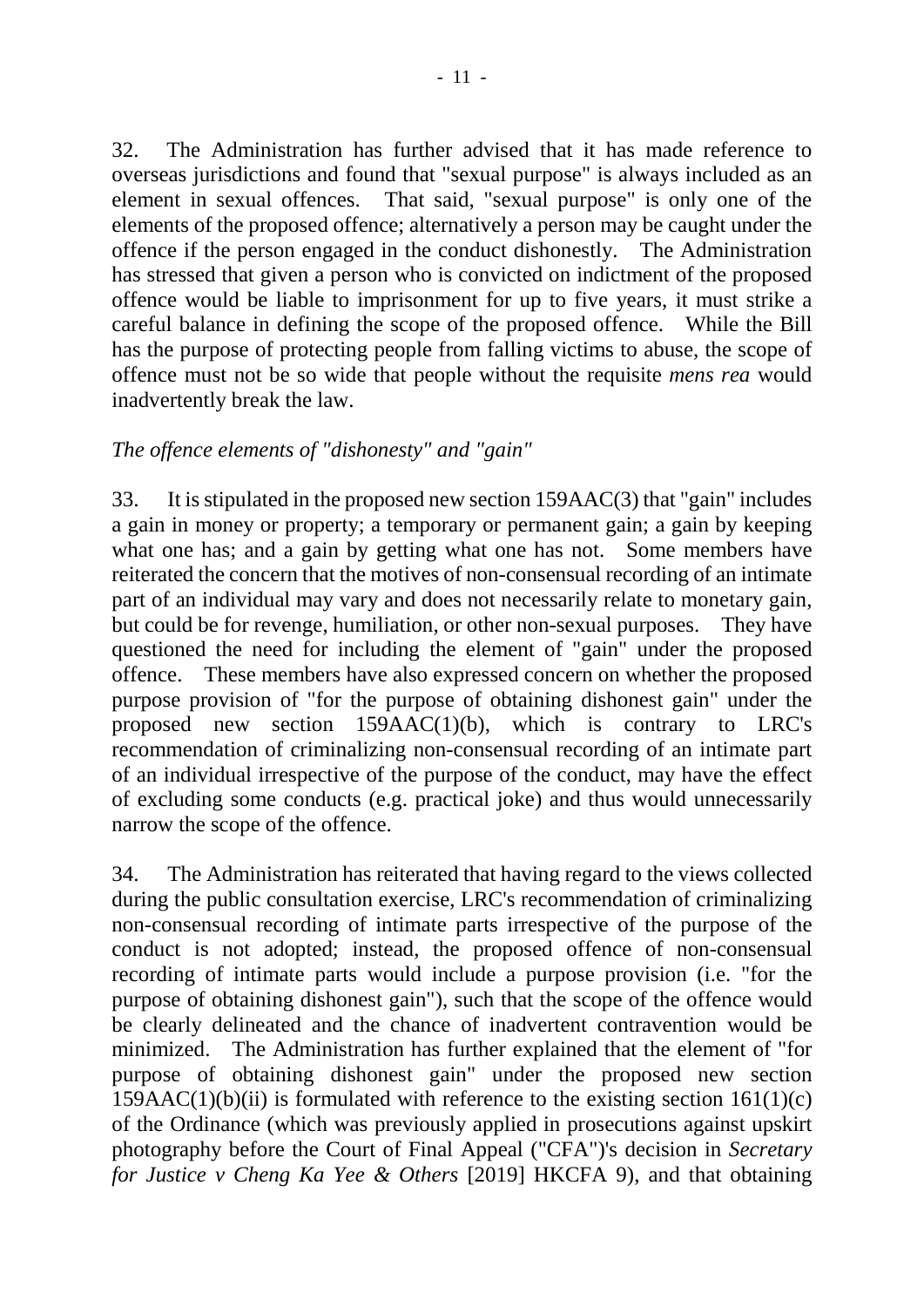intimate images which the defendant does not have prior to the non-consensual recording could be regarded as obtaining "a gain by keeping what one has" and "a gain by getting what one has not" under the proposed new section 159AAC(3).

35. The Administration has drawn the attention of members to the prosecution of upskirt or clandestine photography under section 161 of the Ordinance in the past and pointed out that there is ample case law involving various scenarios where the element of "dishonesty" was involved. Specifically, in *HKSAR v Tsun Shui Lun* ([1999] 3 HKLRD 215, [1999] 2 HKC 547), the Court of First Instance of the High Court ("CFI") stated that the objective of section 161 of the Ordinance was to impose sanctions against access to a computer with a specific intent or purpose (i.e. an intent to commit an offence or dishonest purpose), and consideration should be made to the intent or purpose of the defendant at the moment of access to the computer rather than subsequently. CFI also held that "gain" included obtaining information that the defendant did not have prior to the access to the computer. In order to determine a defendant's requisite *mens rea* under section 161 of the Ordinance, the two-stage test laid down in *R v Ghosh* [1982] QB 1053 should be applied to decide whether the defendant was "dishonest". The first limb of the test is to decide whether the defendant's conduct was dishonest by the standards of ordinary reasonable and honest people (an objective test). The second limb of the test is to decide whether the defendant realized that ordinary reasonable and honest people would regard the conduct as dishonest (a subjective test).

36. Having regard to members' views and concerns, the Administration has advised that it would introduce amendments to the proposed new section 159AAC(1)(b) to express clearly that the term "dishonest" in the provisions refers to the circumstances or manner in which the observation or recording is done and to delete the proposed new section 159AAC(3) in respect of the element of "gain". In other words, under the proposed amendments, a defendant who observes or records intimate parts in a dishonest way would commit the offence if other elements of the offences are proven.

37. Some members have raised concern as to whether the Administration's proposed amendments may be too restrictive and render the prosecution threshold of the offence of non-consensual recording of intimate parts even higher and make it more difficult for the prosecution to prove the relevant offence elements. The Administration has advised that based on the proposed amendments to the proposed new section 159AAC, the prosecution would not be required to prove "obtaining gain" but would only be required to prove that the defendant did the recording or operated the equipment in a dishonest manner, which should not be a particularly onerous burden for the prosecution. The Administration considers that the proposed amendments should make the relevant offence elements clearer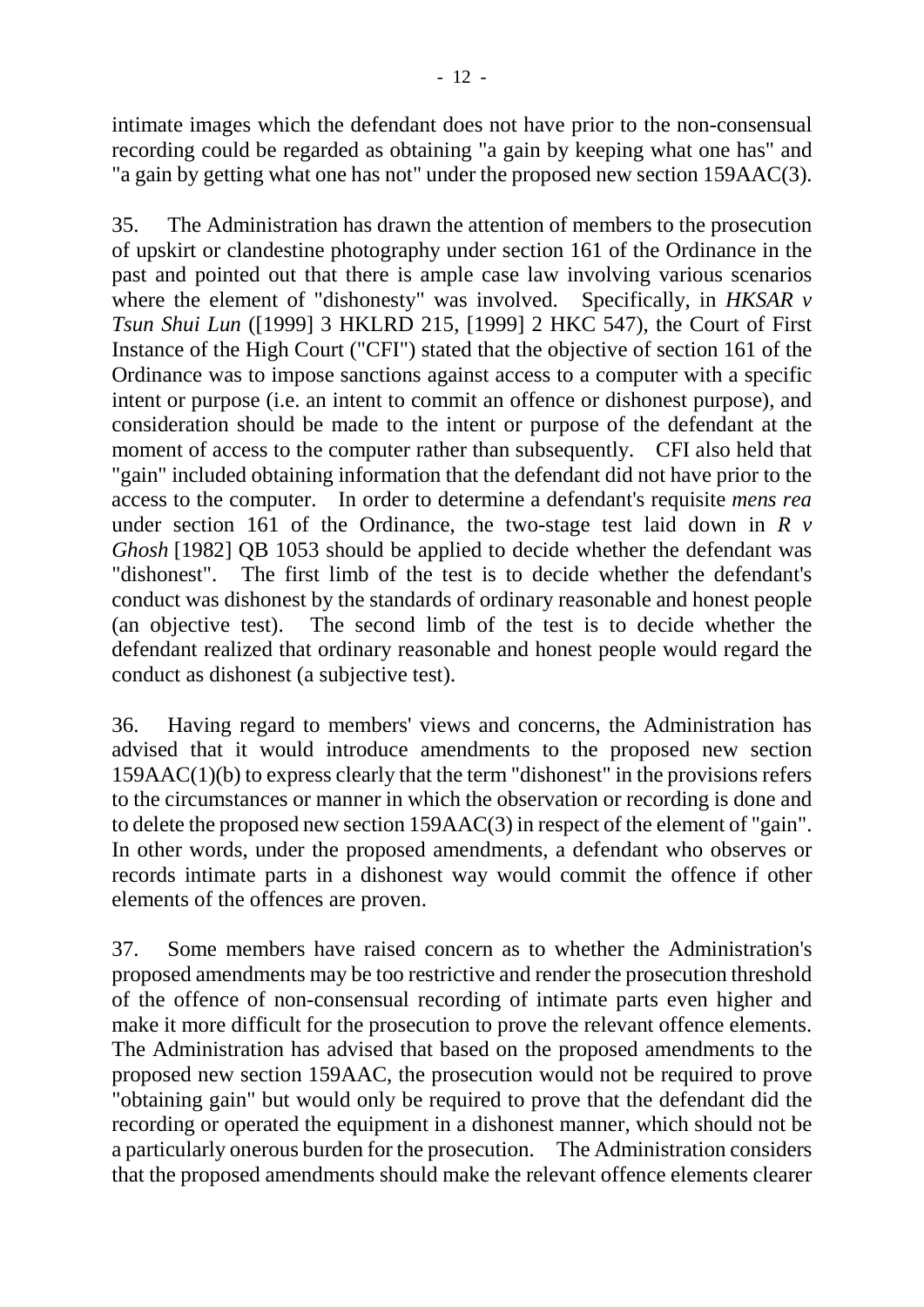and more precise, and would not increase the difficulty of prosecution.

38. The Administration has stressed that in considering whether the defendant has engaged in the conduct dishonestly, the circumstances or manners in which the observation or recording is done, rather than the purpose of obtaining the photos, constitute the relevant evidence. This would minimize the chance of inadvertent contravention, in particular since "down-blousing" is included within the scope of the offence.

Publication of images originating from the proposed offences of voyeurism or non-consensual recording of intimate parts

39. Pursuant to the proposed new section 159AAD, a person would commit an offence if the person publishes an image of a subject individual that originates from the commission of an offence under the proposed new section 159AAB(1) (voyeurism) or 159AAC(1) (non-consensual recording of intimate parts) ("specified offence") without the subject individual's consent, [13](#page-12-0) knowing that or being reckless<sup>[14](#page-12-1)</sup> as to whether the image originates from the commission of a specified offence, and disregarding whether the subject individual consents to the publication.

40. Members have expressed concern on whether possession and mere forwarding of an intimate image from an unknown source would amount to commission of an offence, if it is later learnt that the subject individual has not given consent to the recording. The Administration has explained that the proposed new section 159AAD is intended to prevent the publication of images originating from the commission of a specified offence. The construct of the offence would include the element that the person knows that the image originates from the commission of a specified offence, or is reckless as to whether the image originates from the commission of the offence, and disregards whether the subject individual consents to the publication. The mere forwarding or sharing such images in the absence of the requisite *mens rea* would be excluded from the scope of the offence relating to non-consensual publication of images. The act of publication is defined in the proposed new section 159AA(4) and (5) and does not cover mere possession.

41. Having regard to the Administration's advice, some members have enquired whether the prosecution must prove that the person knows that voyeurism or non-consensual recording of intimate image is a specified offence. For the avoidance of doubt, the Administration proposes to add a new subsection

-

<span id="page-12-0"></span><sup>&</sup>lt;sup>13</sup> Please also see footnote 11 above.

<span id="page-12-1"></span><sup>&</sup>lt;sup>14</sup> Please also see paragraph 44 below regarding the meaning of "reckless".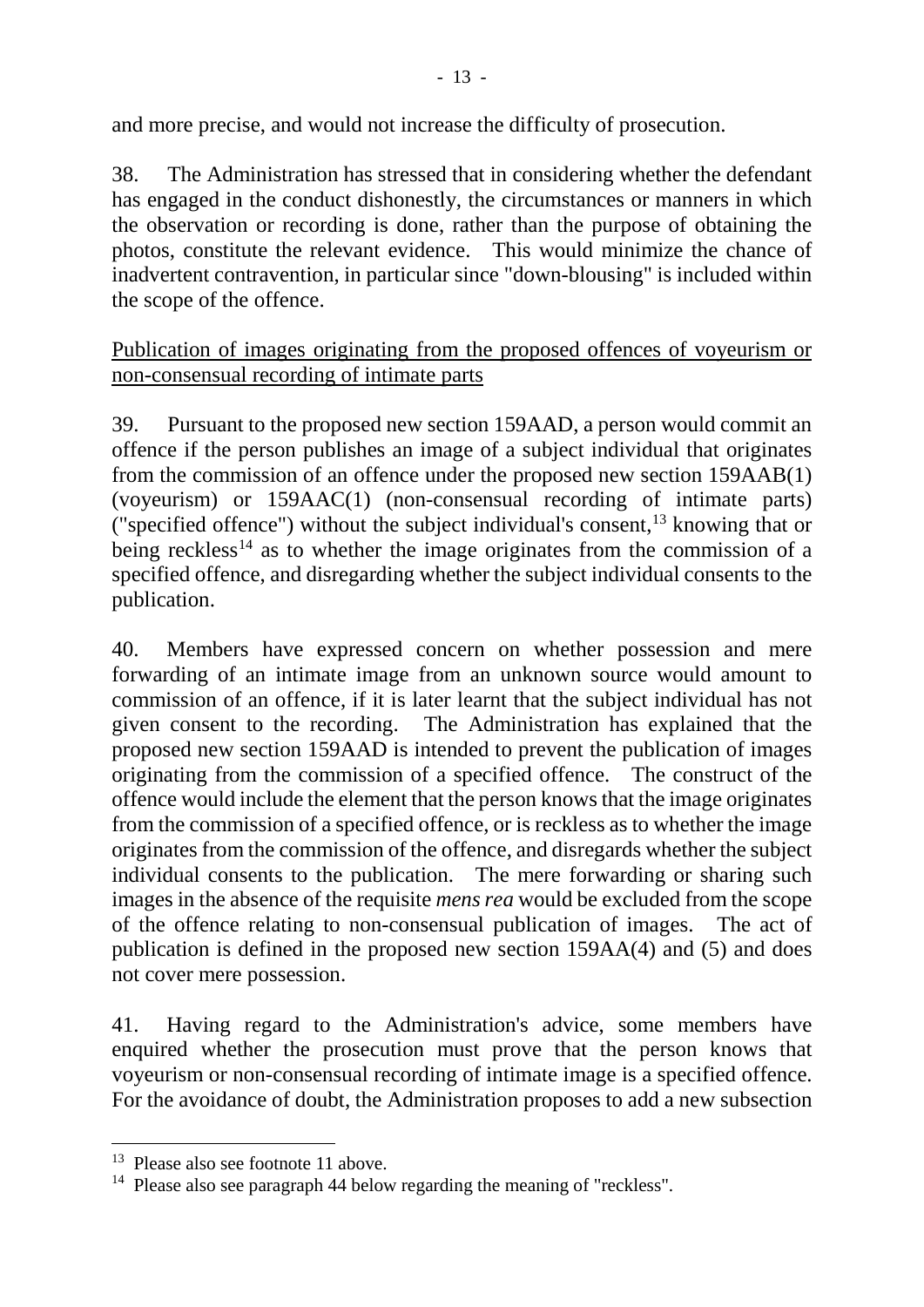to the proposed new section 159AAD to the effect that the person is either taken to know or is taken to be reckless as to whether a specified offence has been committed if the person is aware of or reckless as to the existence of all the matters that must be established in order to prove the specified offence.

42. Concern has also been raised as to whether a defendant charged under the proposed new section 159AAD would also be charged under the proposed new section 159AAB(1) or 159AAC(1). The Administration has advised that the proposed new section 159AAD aims to deter the continued circulation of an image obtained through voyeurism and non-consensual recording of intimate parts. Therefore, it is immaterial whether the publisher is the person taking the image or is also charged under the proposed new section 159AAB(1) or 159AAC(1), as long as the publisher knows or is reckless as to whether the image originates from the commission of a specified offence and other elements of offence stated in the proposed new section 159AAD can be proved.

43. The Administration has further advised that regarding the offence under the proposed new section 159AAD, to prove that a published image originates from the commission of a specified offence, the prosecution has to prove that the circumstances of taking the image meet the elements of offence under the proposed new section 159AAB(1) or 159AAC(1). The court would consider, on the basis of all evidence, including that of a witness and the content of the image, whether the image is generated through the commission of a specified offence by the person capturing it (who does not have to be the publisher or someone whose identity can be identified). Even if the person who captured the image has not been prosecuted (e.g. the person cannot be identified or has died), the consideration of whether the publisher has committed the offence under the proposed new section 159AAD would not necessarily be affected.

#### *Meaning of "reckless"*

44. The Legal Adviser has pointed out that under the proposed new section 159AAH, "disregard" is proposed to mean, among others, that "is reckless as to whether the subject individual consents to the conduct". Members and the Legal Adviser have enquired about the meaning of "reckless" in the above context. The Administration has advised that CFA held in *Sin Kam Wah and another v HKSAR* (2005) 8 HKCFAR 192 that, given the subjective interpretation of "recklessness", the prosecution would be required to prove that the defendant: (a) was aware of a risk which did or would exist, and acted recklessly in respect of the circumstances, or (b) knowing the consequences or the potential risk, acted recklessly, and it was, in the circumstances known to the defendant, unreasonable to take the risk. Conversely, the defendant could not be regarded as having the requisite *mens rea* and be convicted if, due to the defendant's age or personal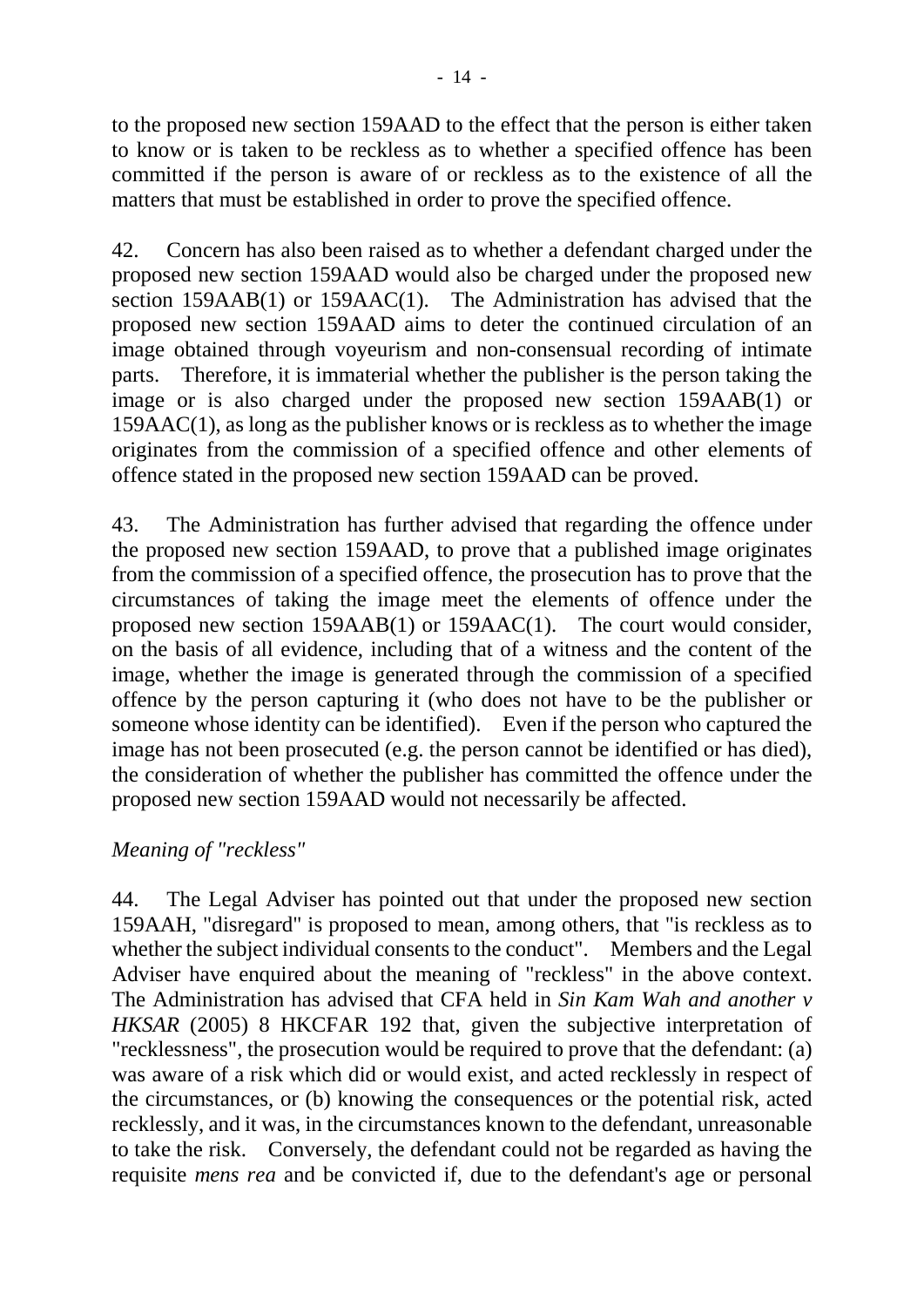characteristics, the defendant genuinely did not appreciate or foresee the risks involved in the his actions. The Administration has further advised that the concept of "recklessness" also exists in sexual offences in other existing legislation.

# Publication or threatened publication of intimate images without consent

45. It is proposed in the Bill that the proposed new section 159AAE be introduced, under which a person would commit the offence if he publishes or threatens to publish an intimate image of an individual with intent to cause humiliation, alarm or distress to the individual (or knowing or being reckless as to whether it will or is likely to cause such humiliation, alarm or distress), without consent and with disregard as to whether the individual consents to the publication<sup>15</sup> or threatened publication of the intimate image.

46. Members have expressed concern that a victim would sometimes be unable to provide the prosecution with evidence as to whether the defendant indeed possesses such intimate images, and the mere threat to publish an intimate image of the victim has already caused much alarm and distress to the victim concerned. Members have enquired about the prosecution threshold for the proposed offence under the proposed new section 159AAE, in particular whether it would be necessary for the prosecution to prove the existence of an intimate image of the subject individual.

47. The Administration has explained that the proposed new section 159AAE(2) focuses on the conduct of threatened publication. If a person threatens to publish an intimate image of a victim and intends to cause humiliation, alarm or distress to the victim, or knows or is reckless as to whether the victim would be humiliated, alarmed or distressed, even if the person is not capable of publishing the image (e.g. the image does not exist or the person does not possess it), such conduct still seriously infringes the victim's right to privacy and sexual autonomy, potentially causing great harm and distress to the victim. To express clearly the legislative intent, the proposed new section 159AAE(4) stipulates that it is immaterial whether the person who makes the threat is capable of publishing the intimate image. In other words, the prosecution is not required to prove the actual existence of an intimate image before bringing a prosecution under the proposed new section 159AAE(2).

48. Some members have asked whether a person who publishes an intimate image of a subject individual would commit an offence under the proposed new section 159AAE if the subject individual withdraws his/her consent after the

1

<span id="page-14-0"></span><sup>&</sup>lt;sup>15</sup> The act of publication is defined in the proposed new section  $159AA(4)$  and (5).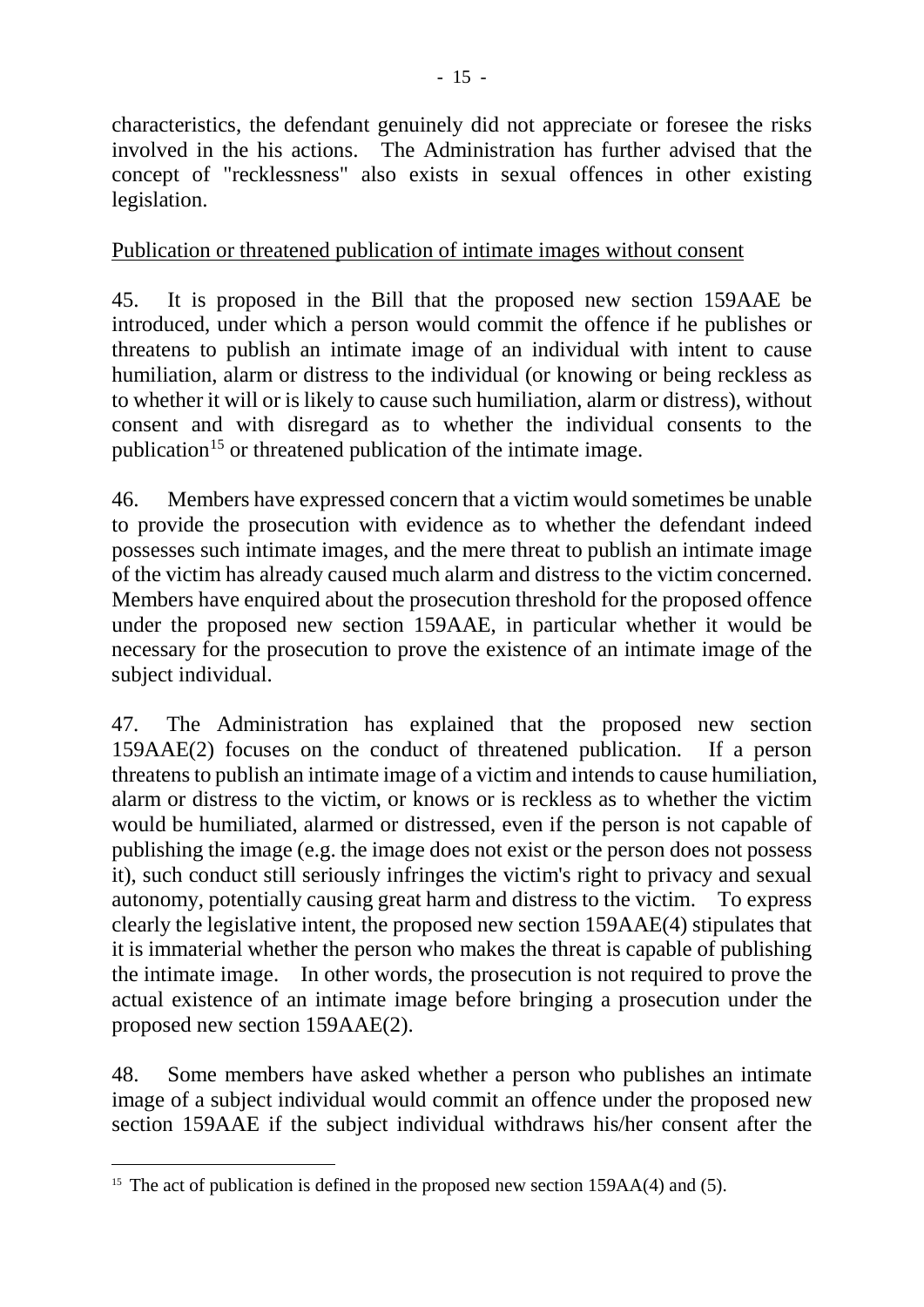publication. The Administration has advised that for the offence under the proposed new section 159AAE(1), the prosecution is required to prove that, when the publisher publishes the image, no consent is given by the subject individual to the publication, and the publisher disregards whether the subject individual consents to the publication or at least is reckless as to whether the publication is likely to cause humiliation, alarm or distress to the subject individual. In other words, the publication made does not constitute an offence if consent is given by the subject individual at the time of publication even if the consent is subsequently withdrawn.

## *The element of "no consent is given by the subject individual" under the proposed new section 159AAE*

49. Members note that the Administration would propose amendments to remove the offence element of "no consent is given by the subject individual" from the three new offences under the proposed new sections 159AAB, 159AAC and 159AAD (paragraph 22 above refers). As advised by the Administration, it proposes to retain the offence element of "no consent is given by the individual to the publication" in the proposed new section 159AAE to avoid the scope of the offence being so wide that people without the requisite *mens rea* would breach the law inadvertently. As compared to the offence of publication of images originating from commission of a specified offence under the proposed new section 159AAD, the publication in relation to the offence under the proposed new section 159AAE may involve voluminous intimate images circulating on the internet. From the content of these images, an ordinary person may not know the background to their publication, such as whether the subject individual captured in such images gave consent to the recording and publication. If the said offence element is removed, a person who publishes an image disregarding whether consent is given by the subject individual (e.g. in case they do not know each other at all) could be considered as having committed the offence, even though the subject individual in fact gave consent to the publication.

#### Proposed amendments to expand the definition of "intimate image" to include "altered image"

50. Some members and some organizations which have provided written views to the Bills Committee have raised the concern that with technological development, it is increasingly easy to make high quality altered intimate images. It is suggested that the definition of "intimate image" be expanded to include an "altered image", given that the harms caused to the victims can be equally devastating as those of real intimate images.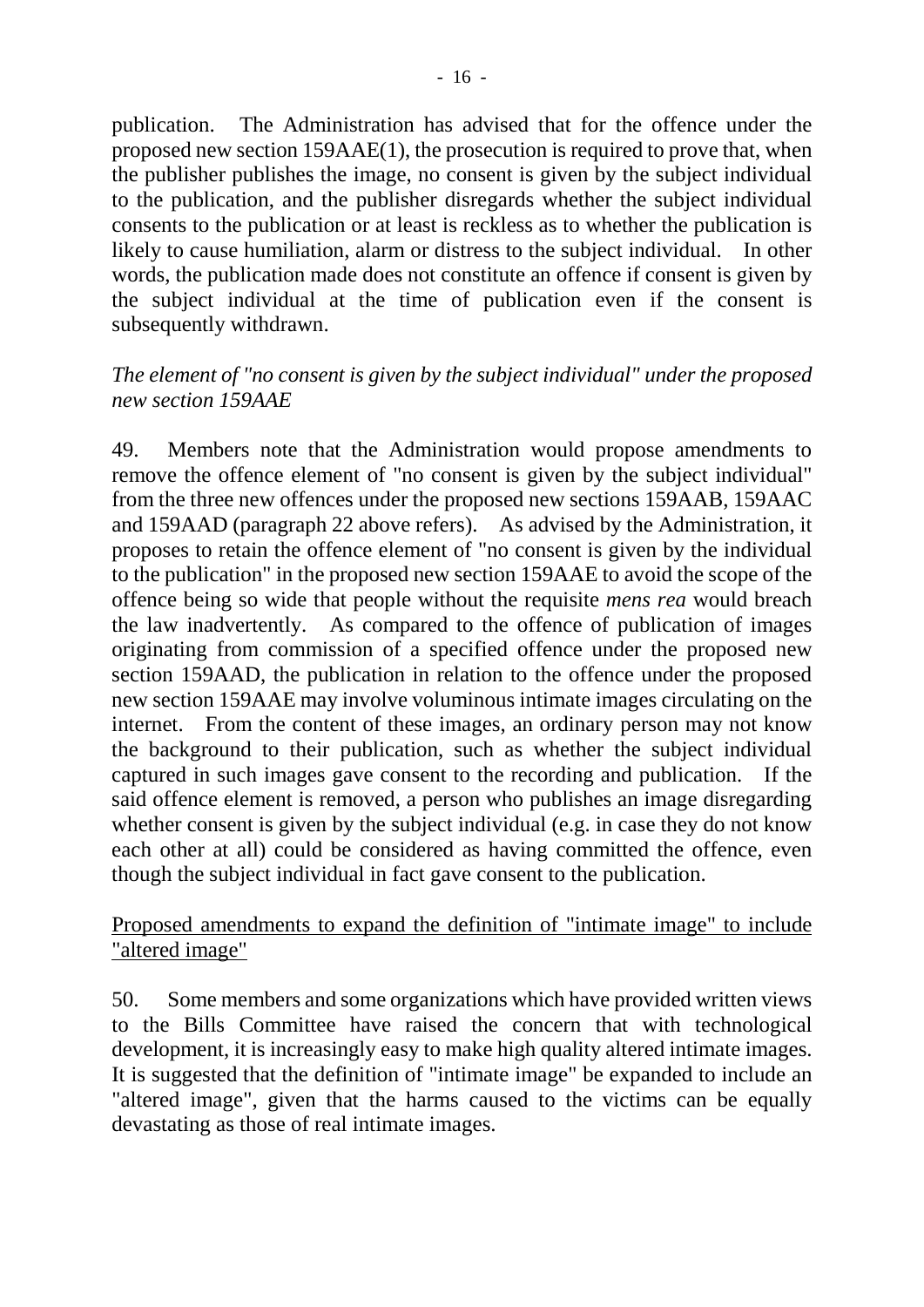51. To address members' concerns, the Administration has made reference to the definition of "intimate image" in section 377BE(5) of the Penal Code of Singapore and suggested that the definition of "intimate image" in the proposed new section 159AA be expanded to include an image that has been altered to show an intimate part of an individual or an individual doing an intimate act, unless it has been so altered that no reasonable man would believe it shows an intimate part of that individual or an individual doing an intimate act. Administration believes that the proposed amendment would afford further protection to victims by enabling the offence of publication or threatened publication of intimate images without consent to cover altered intimate images. At the same time, it adopts the objective test of "a reasonable man" to strike a balance and excludes images apparently not describing the victims for clear scoping of the offence.

52. Some members consider that the expression "an image so altered that no reasonable person would believe" under the proposed amendment is not clear enough, and enquired about the scenarios that are intended to be covered. The Administration has pointed out that the inclusion of "altered image" in the definition of intimate image in the context of criminal offences in overseas jurisdictions is a relatively new legislative development. Furthermore, with rapid technological advancement, it may not be easy to give a precise definition of an "altered image". Hence, the Administration has suggested to make reference to the definition of "intimate image" in the Penal Code of Singapore and exclude from the proposed offence images so altered that a reasonable person would not consider that such images as showing an intimate part of the subject individual concerned or the individual doing an intimate act. It is further pointed out that the application of the reasonable man test has been an effective legal test in respect of other criminal offences.

# Defences

53. Members note that it would be a defence under the proposed new section 159AAJ for a person charged with any of the proposed new offences in the Bill (except if the offences are committed for a sexual purpose) to establish that the person has lawful authority or reasonable excuse for the contravention. In cases where the subject individual is aged under 16 or is mentally incapacitated, it is proposed under the proposed new section 159AAI that it would be a defence if a person charged could prove that he or she honestly believed that a consent was given by the subject individual to the person's conduct, and the person did not know and had no reason to suspect that the subject individual was an individual under the age of 16 or mentally incapacitated.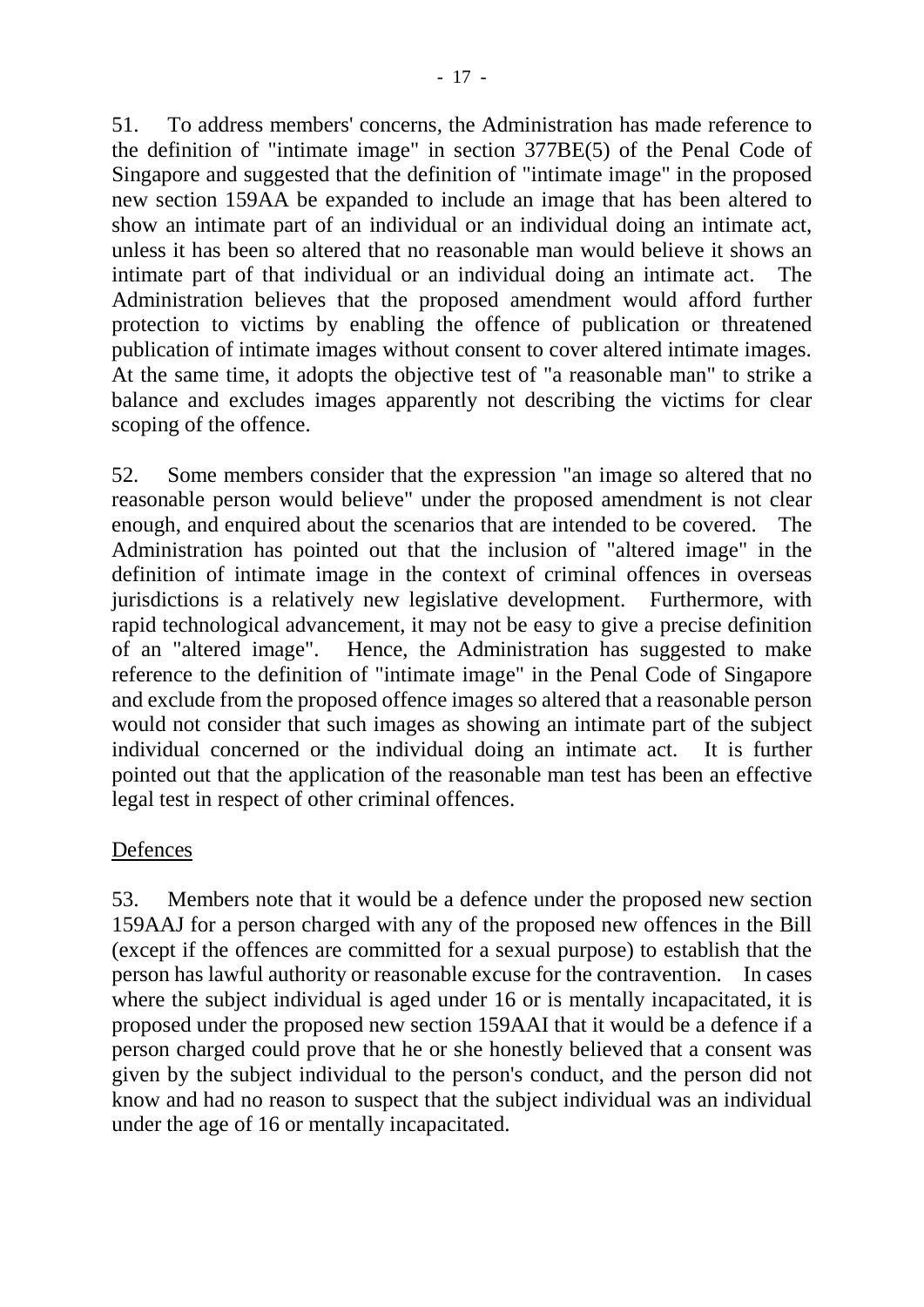#### *Defence regarding the age or mental capacity of the subject individual*

54. Some members and some organizations which have provided written views to the Bills Committee have raised concern that the proposed defence regarding the age or mental capacity of the subject individual under the proposed new section 159AAI would create a loophole and do not afford sufficient protection to children under the age of 16. These members take the view that there should be no defence, i.e. absolute liability for sexual offences involving children under the age of 16 or mentally incapacitated.

55. The Administration shares members' view that legislation on criminal offences should protect vulnerable persons, including children and mentally incapacitated persons, from sexual abuse or exploitation. Members' attention has been drawn to the proposed new section 159AAG, which states that a person cannot give a consent to a conduct that would prevent the conduct from becoming an offence under Division 2 of the Bill if the subject individual is under the age of 16 or is mentally incapacitated. Having said that, the Administration considers it appropriate to also introduce a defence allowing a defendant to prove, on a balance of probabilities, that he or she honestly believed that a consent was given by the subject individual to the conduct and had no reason to suspect that the subject individual was an individual under the age of 16 or a mentally incapacitated person. Similar defence is also found in a number of common law jurisdictions.

56. The Legal Adviser has raised queries regarding the different standards of proof applicable to the proposed defence under the proposed new sections 159AAI and 159AAJ, and whether there are similar statutory defences in existing legislation for members' reference. The Administration has advised that in respect of the proposed new section 159AAI, the defendant bears the burden of proving a defence on a balance of probabilities. The Administration has referred members to the case of *HKSAR v Choi Wai Lun (蔡偉麟)* (2018) 21 HKCFAR 167, a case involving indecent assault of a girl aged 13. In the *Choi Wai Lun* case, CFA considered it unnecessary to resort to absolute liability for achieving the legislative intent. CFA held that, among others, the imposition of a burden on the defendant to prove on the balance of probabilities that he honestly and reasonably believed that the girl in question was aged 16 or more could pass the rationality and proportionality tests. Taking into account CFA's judgment on the *Choi Wai Lun* case and other relevant considerations, the Administration is of the view that the construct of the proposed new section 159AAG in conjunction with the proposed new section 159AAI, which imposes a persuasive burden on the defendant to prove his defence on a balance of probabilities, can pass the rationality and proportionality tests, and strike a reasonable balance between protection of vulnerable persons and the right to a fair trial for the defendant.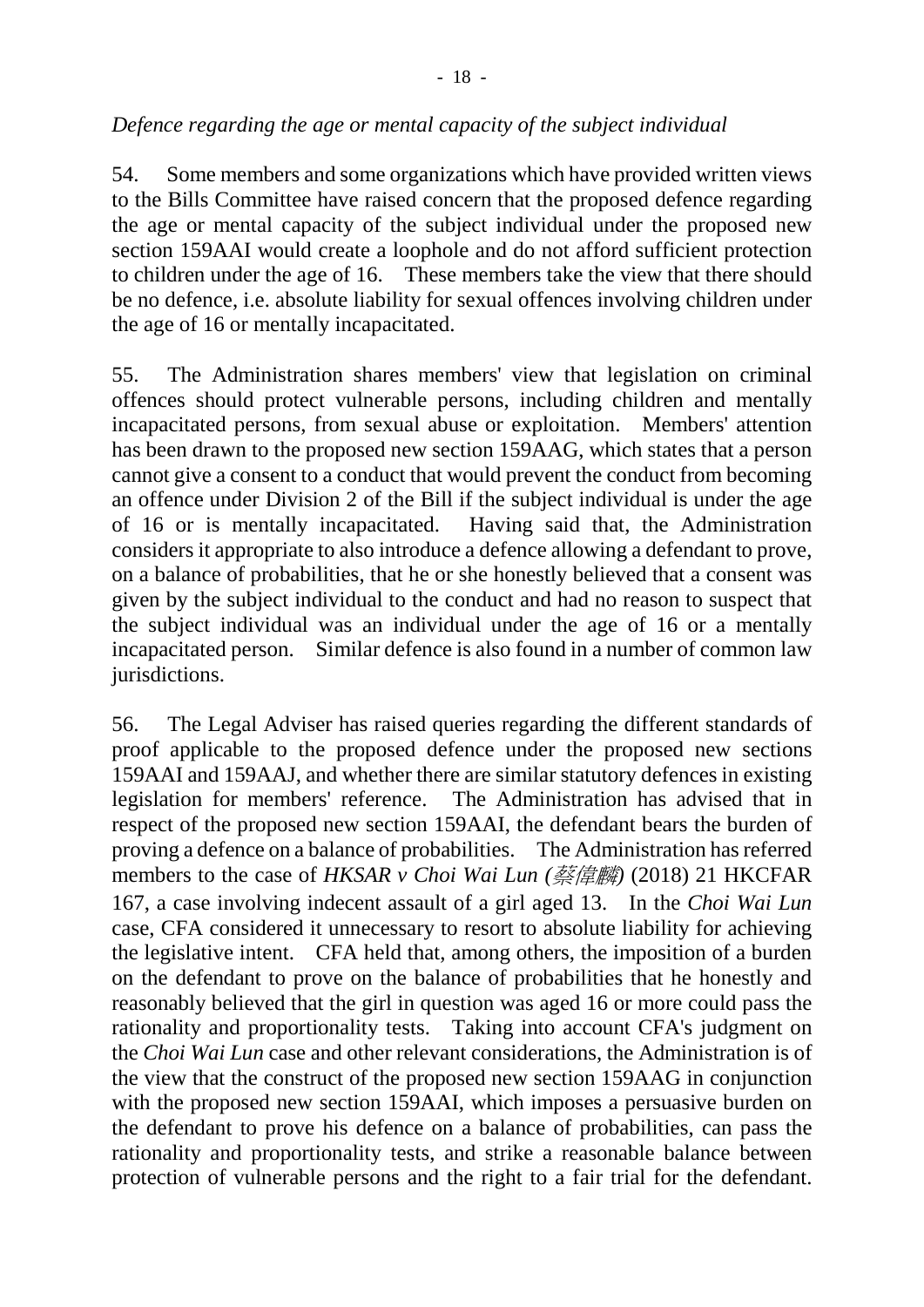Moreover, the defendant's burden of proof under the proposed new section 159AAI is more onerous than that of establishing a defence regarding lawful authority or reasonable excuse under the proposed new section 159AAJ, which imposes an evidential burden on the defendant.

57. The Administration has further advised that if a recording or publication of intimate parts involving children, depending on the circumstances, the person may have committed the offences of possession or publication of child pornography under the Prevention of Child Pornography Ordinance (Cap. 579). A person who commits such offences would be liable on conviction to a fine of \$1,000,000 and imprisonment for five years, and a fine of \$2,000,000 and imprisonment for eight years respectively.

# *Defence regarding lawful authority or reasonable excuse*

58. Under the proposed new section 159AAJ, it would be a defence for a person charged with an offence under the Bill to establish that the person had lawful authority or reasonable excuse for the contravention, except when the offence was committed for a sexual purpose.

59. In response to the Legal Adviser's enquiry about the scope and content of the defence regarding lawful authority or reasonable excuse, the Administration has advised that lawful authority mainly targets at the conduct of law enforcement agencies in accordance with the relevant laws. Such defence is also common in other offences in Hong Kong. As for "reasonable excuse", the Administration has advised that as the elements of the proposed offences under the Bill are defined clearly and the requisite *mens rea* specified precisely, the Bill should be able to eliminate most cases of inadvertent contravention. This approach of offering a statutory defence based on "reasonable excuse" is preferable to listing out in detail the specific circumstances under which a defendant could raise a defence. Whether a particular situation constitutes lawful authority or reasonable excuse depends on the actual circumstances of the case as well as the relevant evidence, and is to be decided by the court upon consideration.

# Empowering the court to order deletion and removal of an intimate image

60. Some members and some organizations which have provided written views to the Bills Committee are of the view that the court should be allowed to order deletion and removal of an intimate image to prevent further circulation. These members have suggested the Administration to consider introducing provisions to the Bill regarding interim image-removal or disposal order for the purpose of taking down intimate images. In that regard, the Legal Adviser referred to e.g. provisions under the Control of Obscene and Indecent Articles Ordinance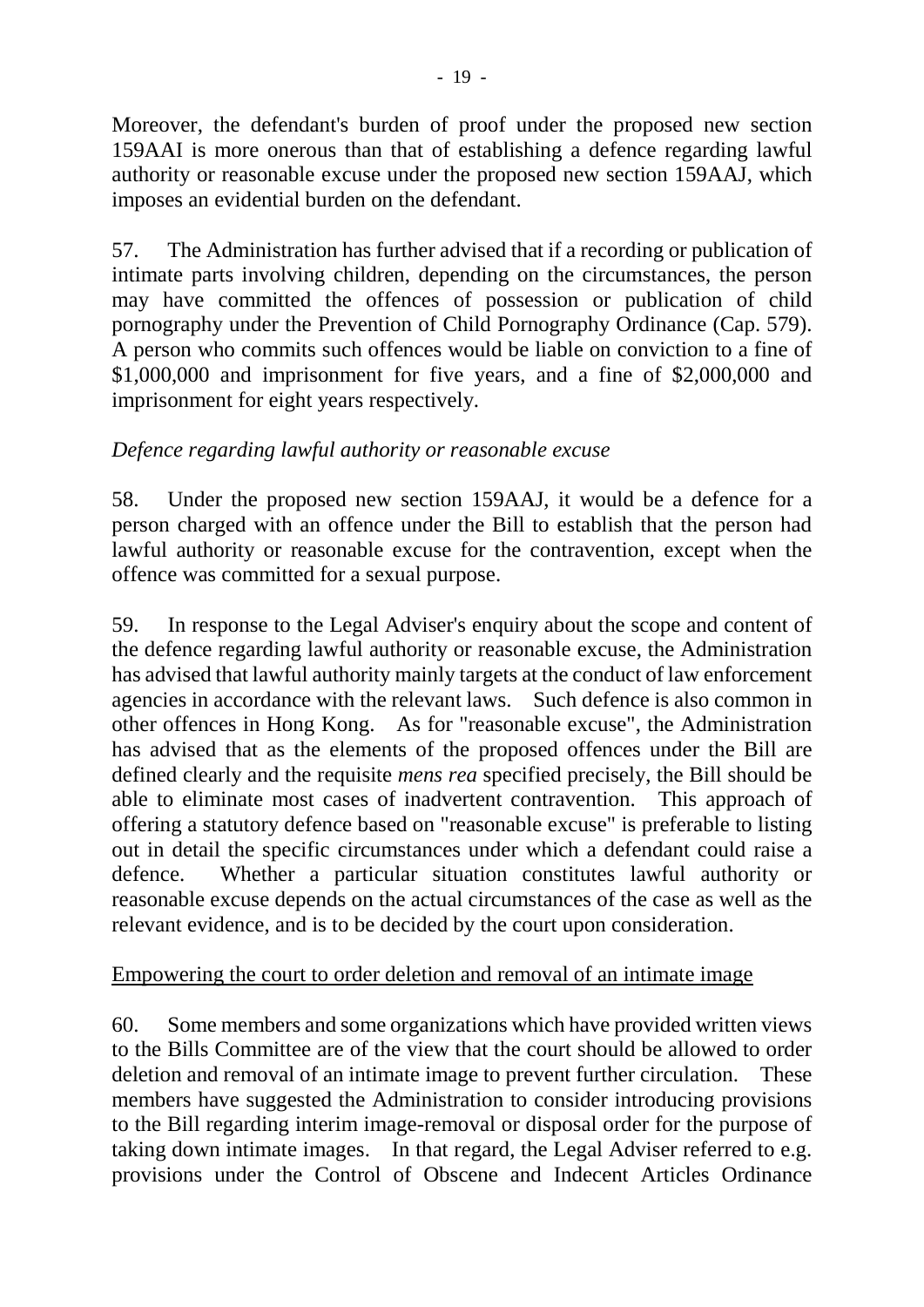(Cap. 390) which deal with forfeiture of obscene articles and obliteration of indecent matter for members' reference.

61. The Administration has pointed out that there are currently various means to stop illegal content from further circulation. Pursuant to section 102 of the Criminal Procedure Ordinance (Cap. 221), the court may order the forfeiture of any property that has been used in the commission of an offence, such as a mobile phone used for recording intimate parts and a computer used for distributing intimate images. Furthermore, any party can also initiate civil action to seek an injunction. Besides, the Police have a well-established mechanism to request online content hosts to remove illegal content or images.

62. Some members remain of the view that out of control circulation of intimate images pending court trial would cause persistent harm and distress to the victims concerned. To render further protection to the victims suffering from intimate image abuse, these members have called on the Administration to consider empowering the court to make a disposal order in this regard.

63. In the light of members' concerns, the Administration has proposed to add a new Division 4 (proposed new sections 159AAK to 159AAO) to the Bill to empower a magistrate to order the defendant or any other person to remove, delete or destroy relevant intimate images. Under the proposed new Division, the Government may make an application to the magistrate in the name of the Secretary for Justice at any time during any criminal proceedings of the offences under the proposed new section 159AAD or 159AAE to order a person (whether in Hong Kong or elsewhere) to take reasonable steps to remove, delete or destroy the image, or to cause the removal, deletion or destruction of the image, within a period to be specified by the magistrate. To ensure procedural justice, with the exception of the circumstances stipulated under the proposed new section 159AAM(4), the magistrate must issue a summon to the person subject to the proposed disposal order to appear in a hearing to defend himself or herself, before issuing a disposal order. A subject person who fails to comply with the disposal order is liable on conviction on indictment to a fine at level 6 and to imprisonment for one year unless he or she could establish reasonable excuse. After a disposal order is made, the magistrate may, on its own motion, on application in the name of the Secretary of Justice, or on application by the subject person or other persons affected by the disposal order to review the disposal order and affirm, vary, cancel or revoke the disposal order as the magistrate considers appropriate.

# **Amendments proposed to the Bill**

64. In addition to the Administration's proposed amendments as elaborated in paragraphs 22, 25, 36, 41, 51 and 63 above, members note that the Administration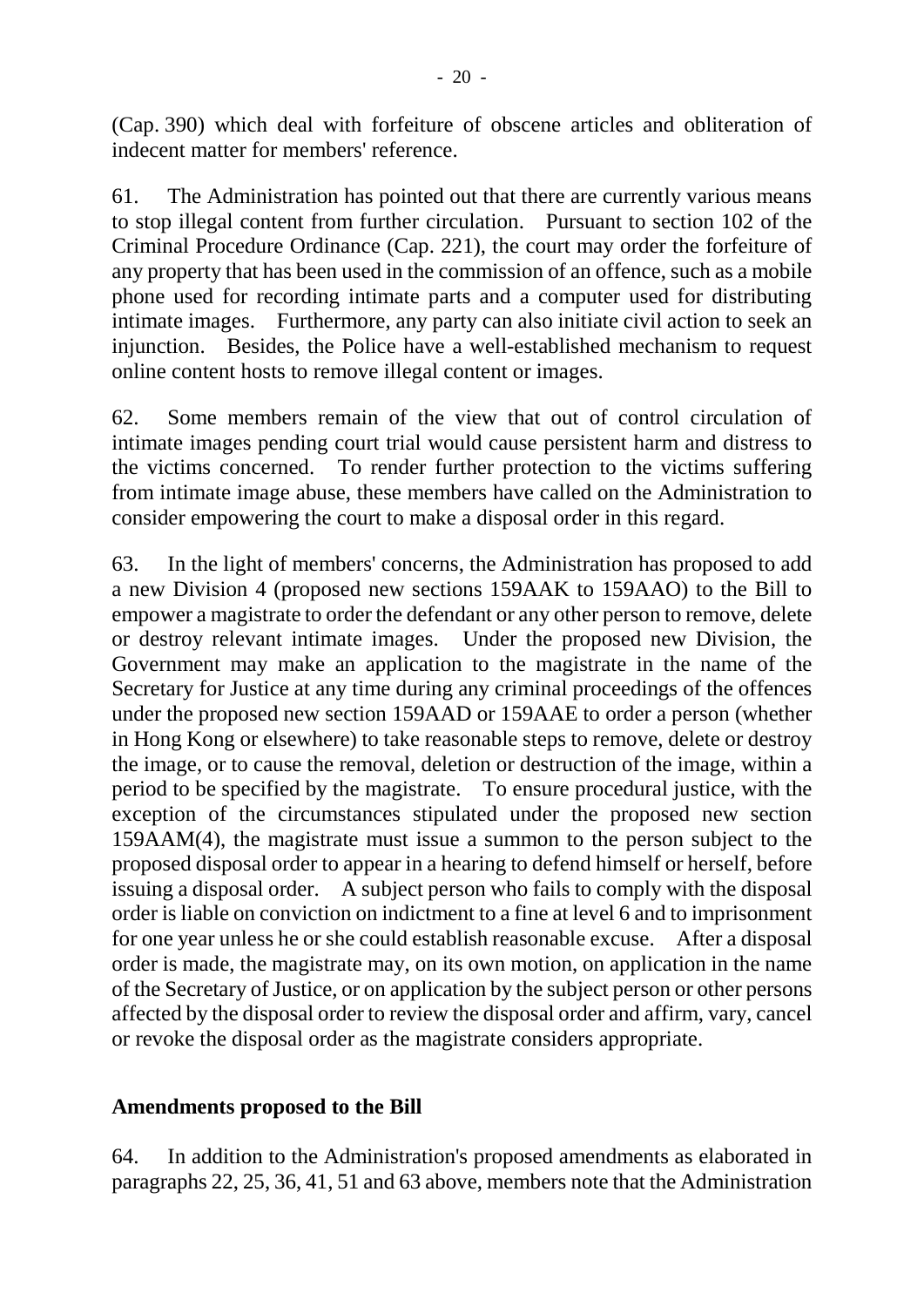has also proposed to amend to the Chinese text of the proposed new section  $159AAB(1)(a)(i)$  for better consistency with the English text.

65. The Bills Committee will not propose any amendments to the Bill.

# **Resumption of Second Reading debate**

66. Subject to the Administration moving the proposed amendments to the Bill, the Bills Committee raises no objection to the resumption of the Second Reading debate on the Bill at the Council meeting of 29 September 2021.

# **Consultation with the House Committee**

67. The Bills Committee reported its deliberations to the House Committee on 10 September 2021.

Council Business Division 2 Legislative Council Secretariat 17 September 2021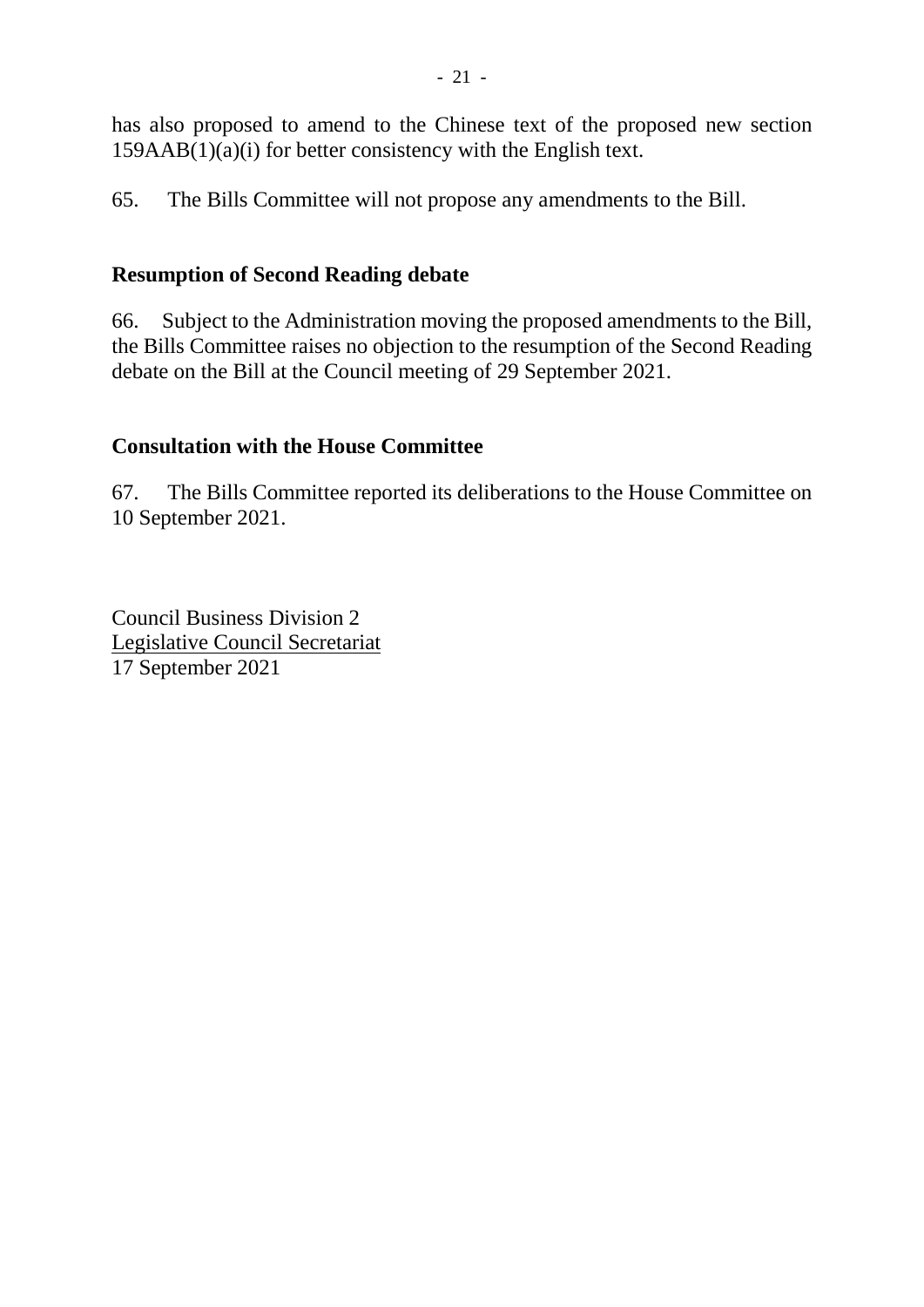# **Appendix I**

# **Bills Committee on Crimes (Amendment) Bill 2021**

# **Membership list \***

| <b>Chairman</b>        | Hon Elizabeth QUAT, BBS, JP                                                                                   |
|------------------------|---------------------------------------------------------------------------------------------------------------|
| <b>Deputy Chairman</b> | Hon YUNG Hoi-yan, JP                                                                                          |
| <b>Members</b>         | Hon Paul TSE Wai-chun, JP<br>Hon SHIU Ka-fai, JP<br>Hon Vincent CHENG Wing-shun, MH, JP<br>(Total: 5 members) |
| <b>Clerk</b>           | Miss Betty MA                                                                                                 |
| <b>Legal adviser</b>   | Miss Joyce CHAN                                                                                               |

\* Changes in membership are shown in **Annex to Appendix I**.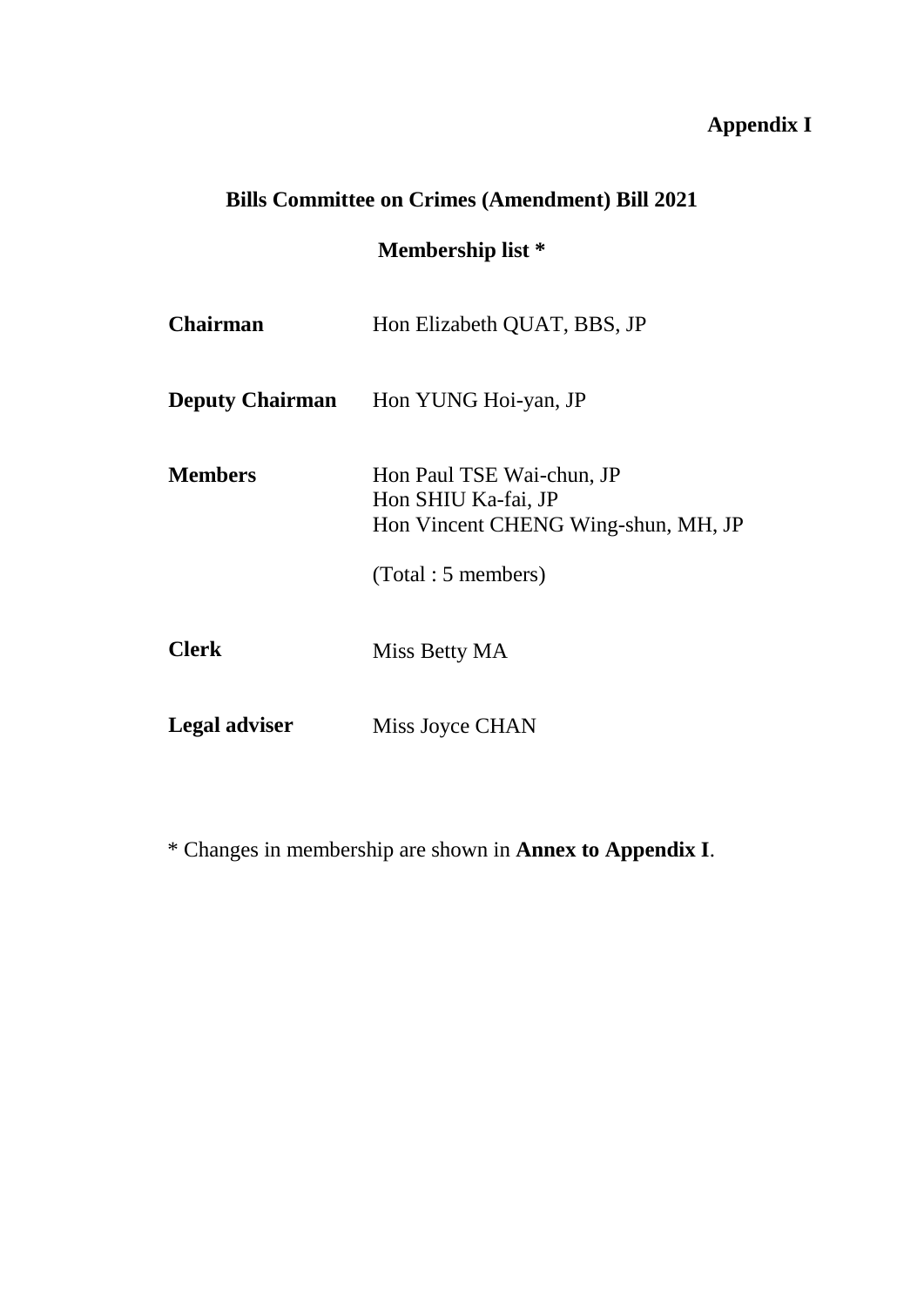# **Bills Committee on Crimes (Amendment) Bill 2021**

#### **Changes in membership**

| Member                 | <b>Relevant date</b>     |
|------------------------|--------------------------|
| Dr Hon CHENG Chung-tai | Up to $25$ August $2021$ |

According to the announcement made by the Hong Kong Special Administrative Region Government on 26 August 2021 pursuant to the Decision of the Standing Committee of the National People's Congress on Issues Relating to the Qualification of the Members of the Legislative Council of the Hong Kong Special Administrative Region, CHENG Chung-tai was disqualified from being a member of the Legislative Council on 26 August 2021.